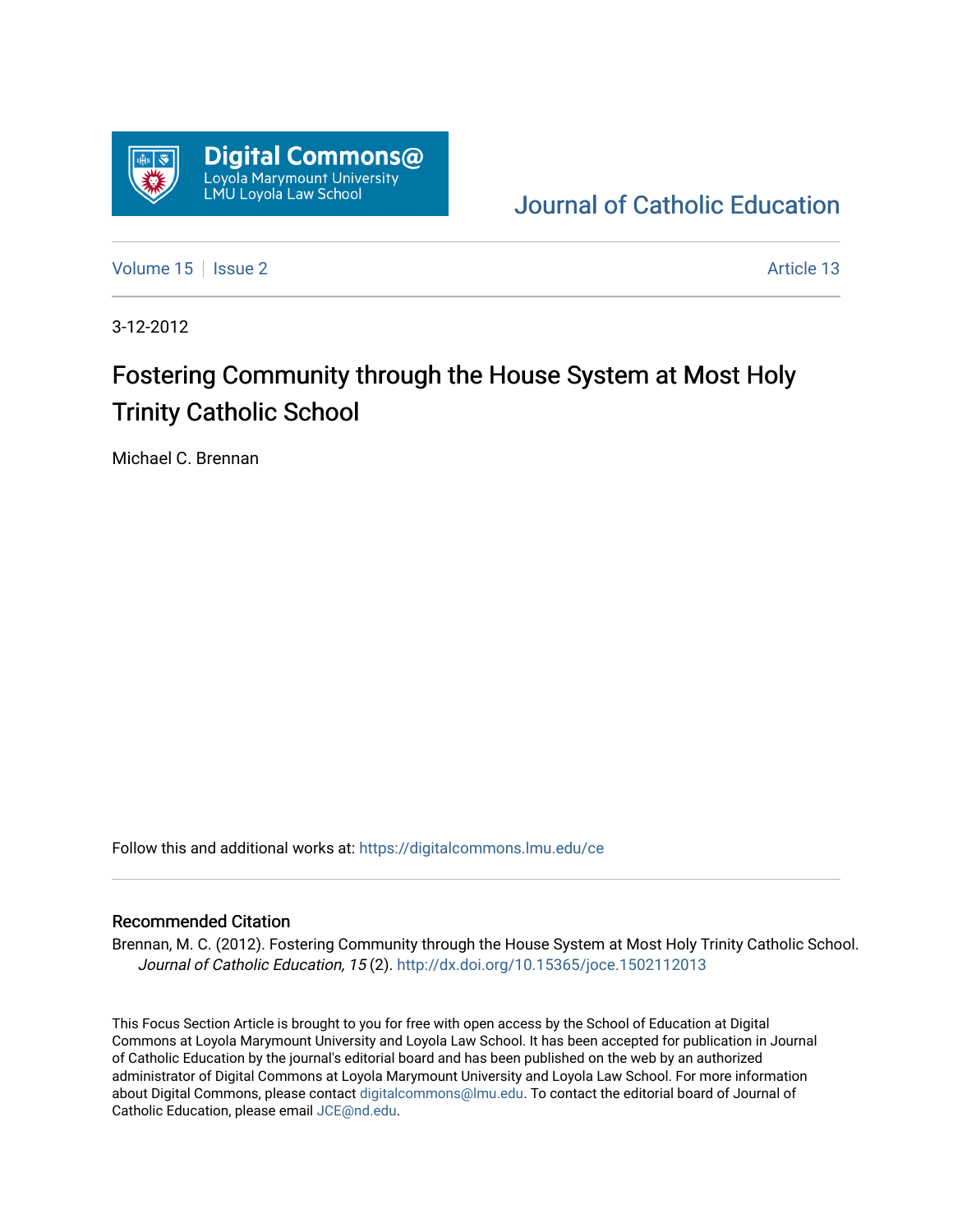# **Fostering Community through the House System at Most Holy Trinity Catholic School**

Michael C. Brennan Director of Schools, Rochester Catholic Schools, Minnesota

*Most Holy Trinity Catholic School in Phoenix, Arizona, has experienced a decrease in student enrollment over the last decade, resulting in a reduction to a single class per grade across the PreK-8 community. Recent concerns have surfaced regarding student and teacher isolation, marginalization, and their effects on the broader relationships within the school community. To address these issues, school leaders implemented a house system in an effort to foster stronger communal relationships. This action research project used a survey design to gather quantitative and qualitative data to examine changes in stakeholder perceptions of community and Catholic identity after implementing the intervention. Results indicated that the implementation of the house system led to significant positive changes in stakeholders' perceptions of school community and Catholic identity.*

I all Hogwarts and Harry Potter have it right? As silly a question as this may seem, the truth is J.K. Rowling's fictitious boarding school for wizards and witches, and the way in which it was organized, served as the insp may seem, the truth is J.K. Rowling's fictitious boarding school for wizards and witches, and the way in which it was organized, served as the inspiration guiding a systematic inquiry undertaken at Most Holy Trinity Catholic School. This action research was designed to evaluate the implementation of a house system and its subsequent impact on perceptions of community and Catholic identity. This small Catholic school makes no apologies or excuses for its inability to compete with Hogwarts' airborne-prone students, its curriculum of spells and charms, or the perilous games of Quidditch played on its infamous pitch. Nevertheless, they do share a unique commonality as educational institutions commissioned with the responsibility to foster the hearts and minds of their students and reveal the community that resides among them.

Wizards aside, the fantasy world of young Harry and his friends was deeply rooted in the competitive yet communal ethos of the house culture in which the school's students were immersed. A significant impression of camaraderie, a sense of belonging, and a shared commitment to one another prevailed in this climate dominated by a collective association to one's dormitory or living quarters. Gryffindor, Hufflepuff, Ravenclaw, and Slytherin served

*Catholic Education: A Journal of Inquiry and Practice*, Vol. 15, No. 2, March 2012, 325-356 © Trustees of Boston College.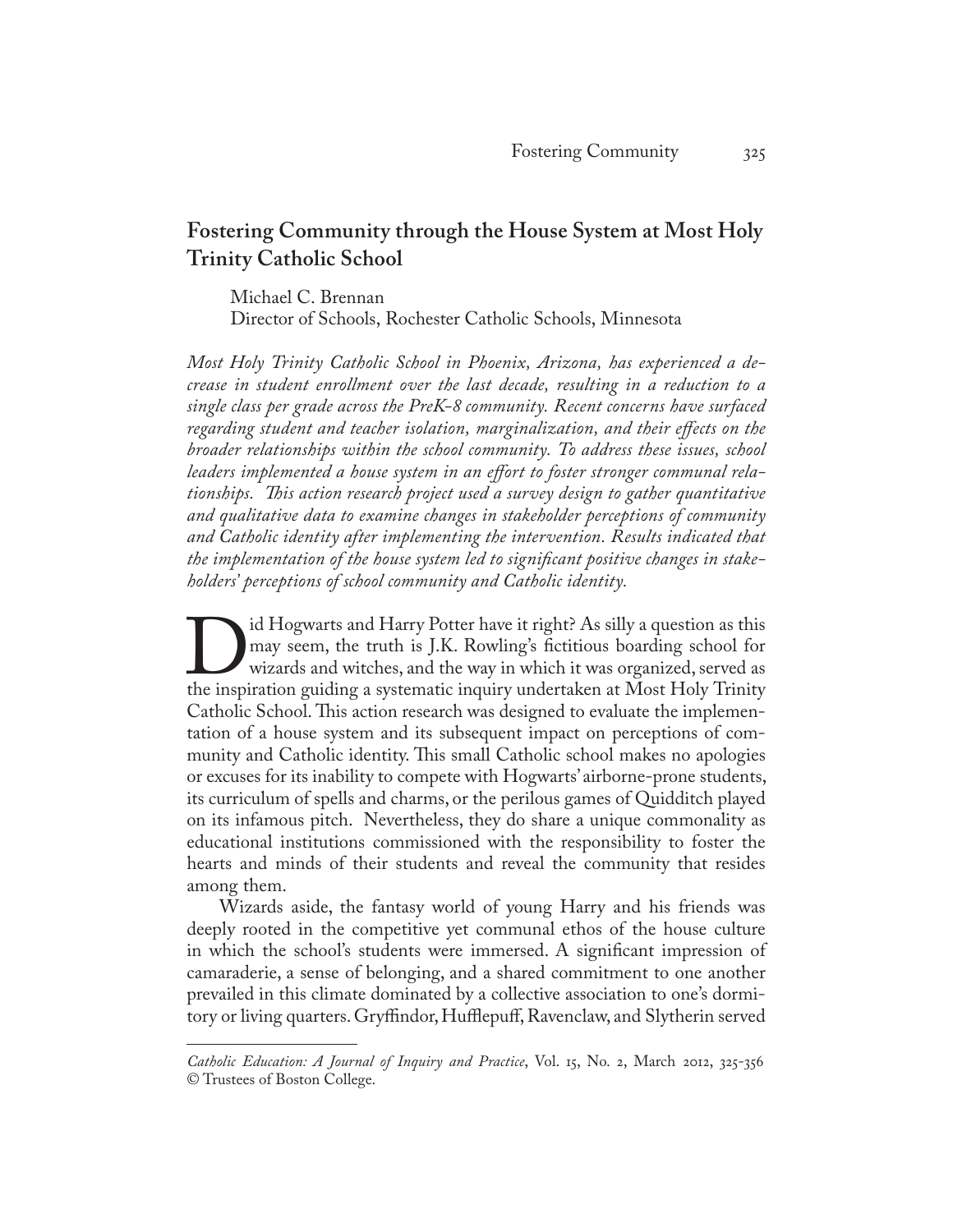a far greater purpose than providing a place to rest and retire at the end of a long day of sorcery and proved a rather instrumental tool in developing an atmosphere permeated by community and grounded in relationships. Similarly, the concept of relationships is at the very heart of this action research project. The inquiry set out to explore the dynamic of these human experiences and evaluate the development of such in and through the careful implementation of a house system within the overall culture of the school—a culture that has slowly transformed and taken on a fragmented identity over the last decade.

In their document, *Lay Catholics in Schools: Witnesses to Faith*, the Sacred Congregation for Catholic Education stated that, "every human being is called to live in a community, as a social being, and as a member of the People of God" (1982, para. 22). This call to live in harmonious communion with our Christian brethren is embedded in the very name of our school and parish. As three persons in one, the Mystery of the Trinity serves a central role in the educational philosophy of Most Holy Trinity Catholic School and is the source of its spiritual pulse. The Sacred Congregation asserts that "the Catholic school, far more than any other, must be a community" and that the "Christian faith, in fact, is born of and grows inside a community" (Sacred Congregation for Catholic Education, 1977, para. 53). However, the existence of a community is contingent upon the presence of individuals who collectively generate such a body. Unfortunately, the school has seen a steady decline in student enrollment over the years. Where once a daily attendance record would boastfully account for the presence of over 400 students, it now anxiously tallies just 167. Numerous factors have contributed to this significant decline in student enrollment, factors not unfamiliar to the many Catholic schools nationwide. Six administrations in 7 years, changing parish and neighborhood demographics, and competition from rapidly growing public charter schools, to name just a few, have played a part in Most Holy Trinity Catholic School's increasing vulnerability and precarious financial position.

One result of a dwindling student population is a growing sense of fragmentation and compartmentalization within the school. With only one-classper-grade, and many of those with rosters indicating only seven to 20 students, classroom dynamics have become stagnant and stale. Students have found themselves with decreased opportunities for social interaction among their peers as a consequence of a limited population from which to draw. Crossgrade interaction among grade levels is rare. In fact, in some instances this becomes a reason for parents, although with reluctance, to seek educational opportunities for their child elsewhere, only further compounding the issue.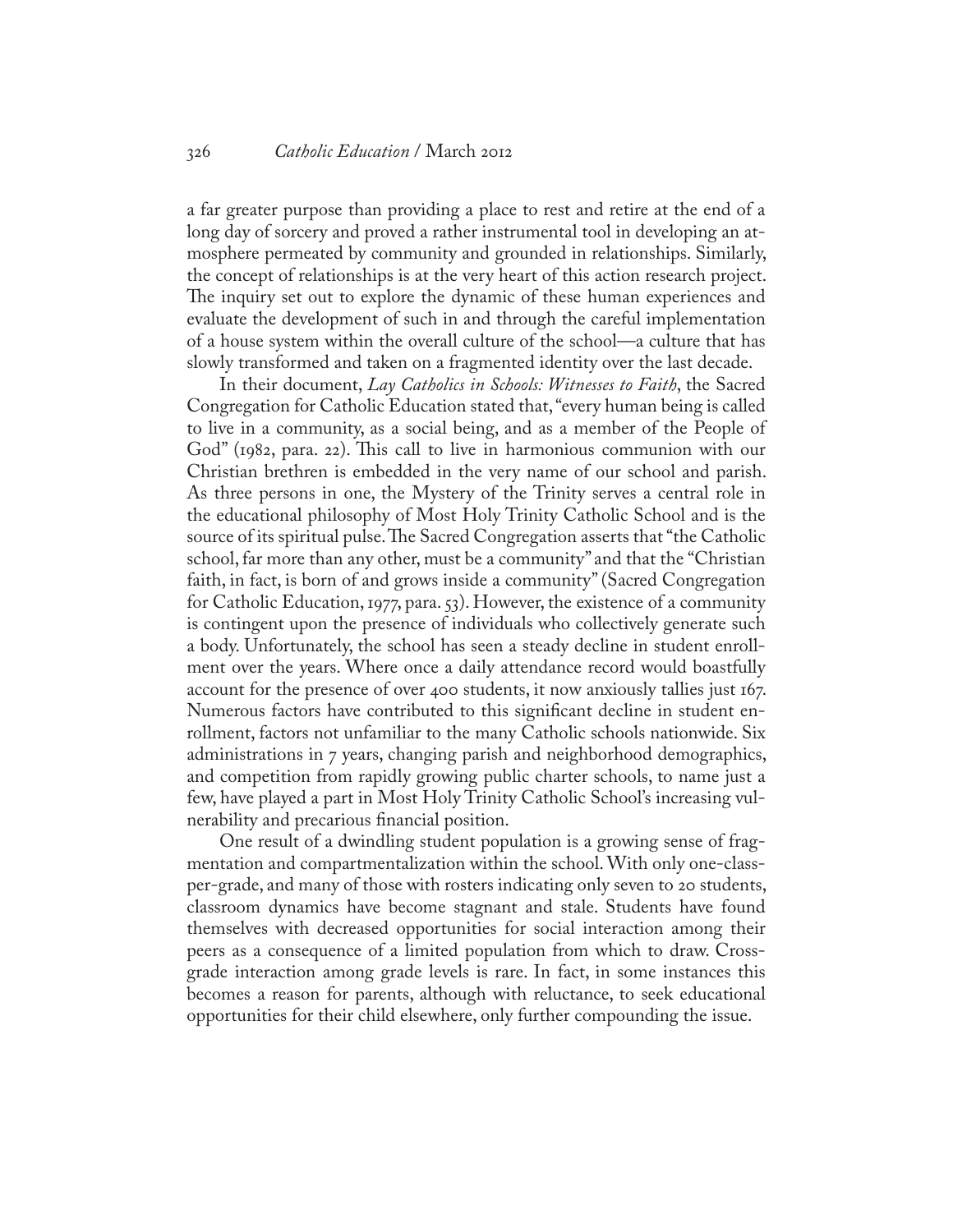The goal of this research was not to remedy the school's enrollment concerns, but rather to work with those students and classrooms that are present to determine if by implementing the house system a measurable growth in the spirit of community and the overall perception of the school's Catholic identity will ensue. Due to enrollment, limitations in the organizational structure of Most Holy Trinity Catholic School's educational program have impeded opportunities for students and faculty to experience supportive and developmental socialization across grade levels. With a one-class-per-grade organizational structure, teachers are bound to the island of their own classroom and lack grade-level partners and subsequent collegial articulation on this axis. Likewise, students are fixed in a classroom population that changes little with respect to its diversity. Class sizes have only been getting smaller and further restricting opportunities for social interactions with varied student groups. Many would argue that a small school brings students and teachers together, developing a cohesive family atmosphere and strengthening the bonds of friendship and trust. Though this may be valid at Most Holy Trinity Catholic School on a number of levels, there is great concern for those students who experience social marginalization and teachers who feel isolated from a broader professional community because of the existing structure.

The present enrollment of Most Holy Trinity Catholic School includes 167 students in grades preK-8. This student population represents 83% in-parish families, 15% out-of-parish Catholic families, and 2% non-Catholic families. The majority of the student body is White (56%) with the largest minorities being Hispanic (20%) and multi-racial (16%). The remaining 8% include African-American, Native American, Pacific Islander, and Asian students. Most Holy Trinity Catholic School serves a neighborhood with a diverse economic base; however, the majority of students come from families in the low- to middle-income range.

Most Holy Trinity Catholic School has a dedicated faculty and staff who believe strongly in Catholic education and the success of their students. The staff is certified according to state and diocesan guidelines and has an average teaching experience of 6 years. At the present time, 60% of the teaching staff holds master's degrees. Opportunities for ongoing professional growth and spiritual development are available via workshops and in-services attended by the staff throughout the year. Currently, 90% of the faculty holds their Catechist Certification, with the remaining working toward obtaining certification in the near future following diocesan mandates.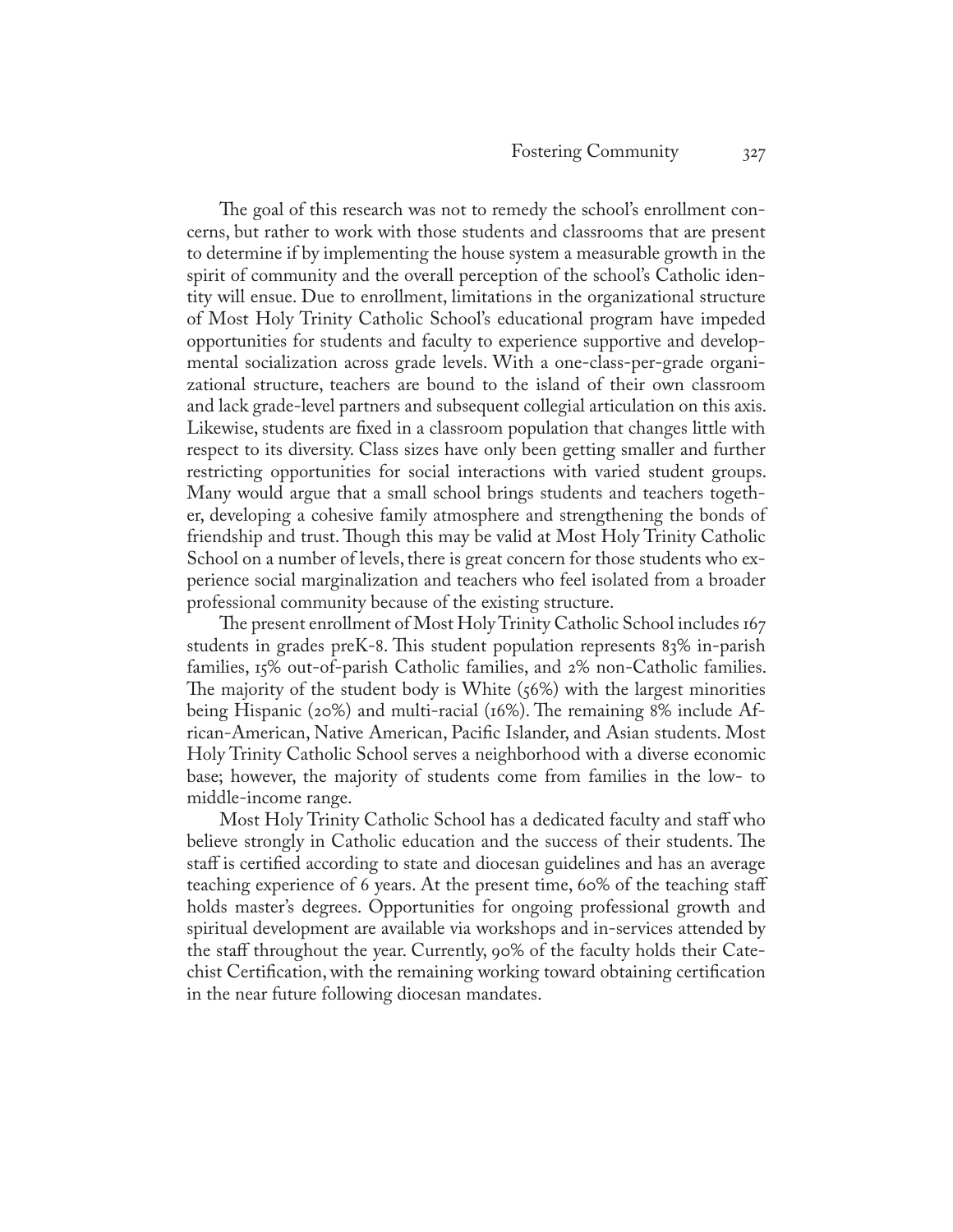However, despite all of these positive elements relative to diversity and professional qualifications, many concerns expressed by both teachers and administration exist regarding the sense of community at the school. Therefore, as school leader it was my responsibility to fully ensure that such anxieties are addressed and potential interventions researched.

# **Purpose Statement**

The purpose of this action research was to evaluate the development process, implementation, and impact of the house system on the Catholic identity and fostering of community among various stakeholders at Most Holy Trinity Catholic School. The major research questions considered in this action research project include:

1. How does the house system contribute to a holistic, cross-grade community at Most Holy Trinity Catholic School?

2. How do various groups of stakeholders rate their sense of overall school community through their participation in the house system?

3. How does the house system influence students' sense of belonging and/or community within their respective grade level compared to the school as a whole?

4. How does the house system facilitate the development of a collegial atmosphere among Most Holy Trinity Catholic School's faculty and staff?

5. How does the implementation of the house system at Most Holy Trinity Catholic School impact stakeholders' perception of Catholic identity?

# **Literature Review**

An abundant literature details the important role of climate, culture, and community in educational institutions and Catholic schools specifically. The vast majority of this literature was unearthed in documents published and distributed by the Catholic Church and its bishops. Thus, as this study is focused on, and geared toward, the effects on community and identity as a result of implementing a house system in a Catholic school, to a large extent this literature review has drawn upon the wealth of such documents. However, supplemental resources were also researched and discussed to ensure balance. Unfortunately,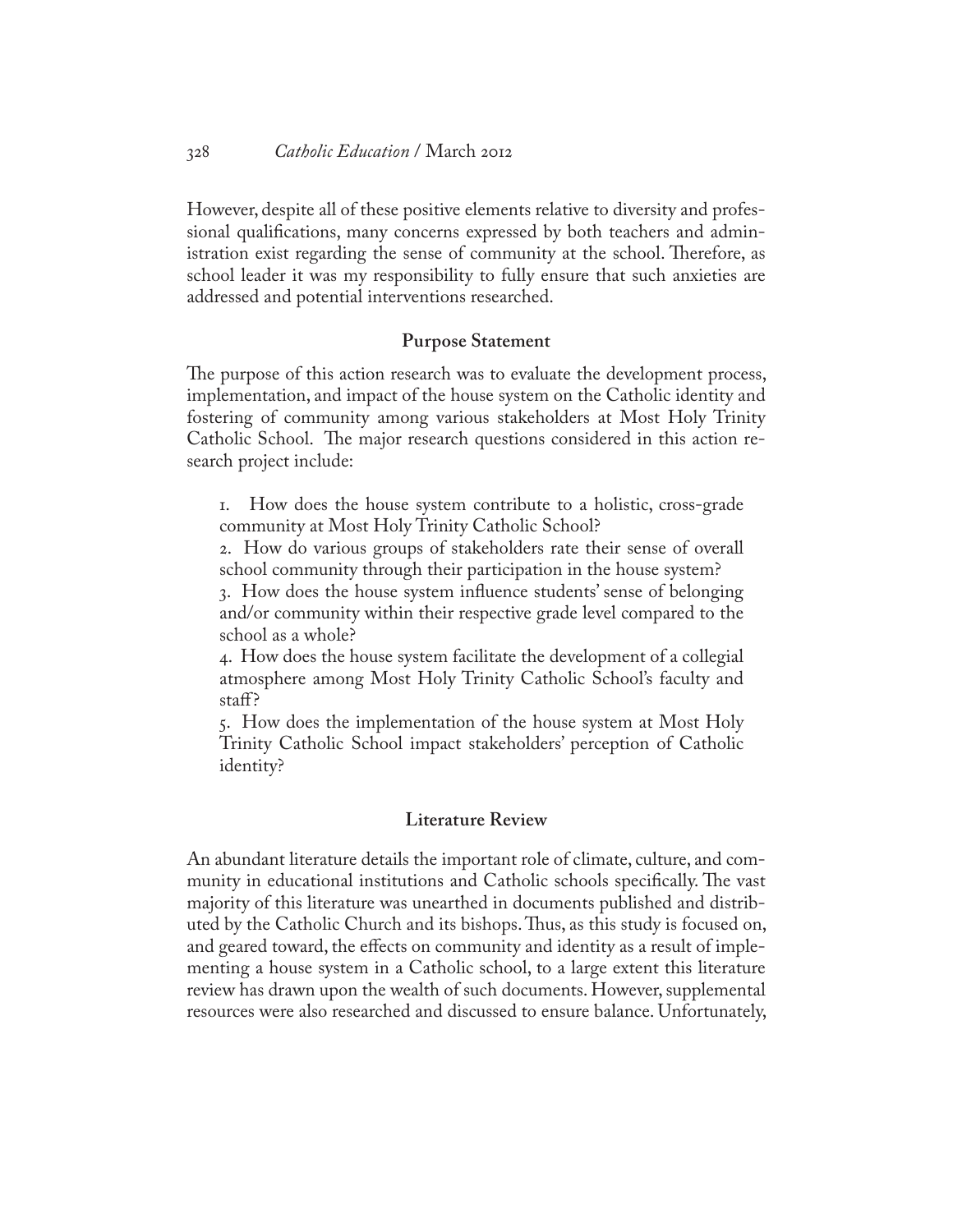a dearth of references on the concept and results of the house system model's implementation within schools existed, especially primary schools such as Most Holy Trinity Catholic School. Much of the literature involved secondary or postsecondary schools. However, the general subject presented in these articles and studies can be applied to the primary school environment and thus provided sufficient background for the area under discussion.

# **Catholic School Culture, Identity, and Mission**

Like any organization, public or private, the Catholic school is not without its own unique characteristics of culture and identity. These distinctive qualities inherent in the ethos of effective establishments, whether corporate entities or exclusive institutions, are precisely what provide their members with a more meaningful sense of mission and purpose (Schein, 1992). By adopting practices that support the development of such a culture, the successful end result is a climate permeated by a pervasive sense of unity and belonging. This, in turn, serves as catalysts to transmit organizational loyalty as well as institutional sustainability and longevity. Cook (2001) stated,

The culture of Roman Catholicism, for example, offers a unique vision about human existence and a configuration of core commitments that enable its members to bring that vision to fruition. This vision and configuration of core commitments is what distinguishes Catholics, their experience of God, and their spiritual imagination from members of other religious traditions. The most effective and authentic Catholic schools, then, provide members an experience of a way of life that springs from this Catholic vision. (p. 95)

According to Greeley (1990), human beings are constantly searching for meaning in their lives and for most people it is within the construct of religion where they find validation and a sense of satisfactory closure in this quest. In essence, "religion provides a purpose, a code of behavior, and a lens for interpreting the world" (Cook, 2001, p. 6). It is within the walls of Catholic schools where one finds the Church flexing its most powerful muscle in the transmission of the faith, whereby the school functions as a formidable agent "in the evangelizing mission of the Church and is the privileged environment in which Christian education is carried out" (Congregation for Catholic Education, 1998, para. 11). In fact, the Catholic school derives its purpose from this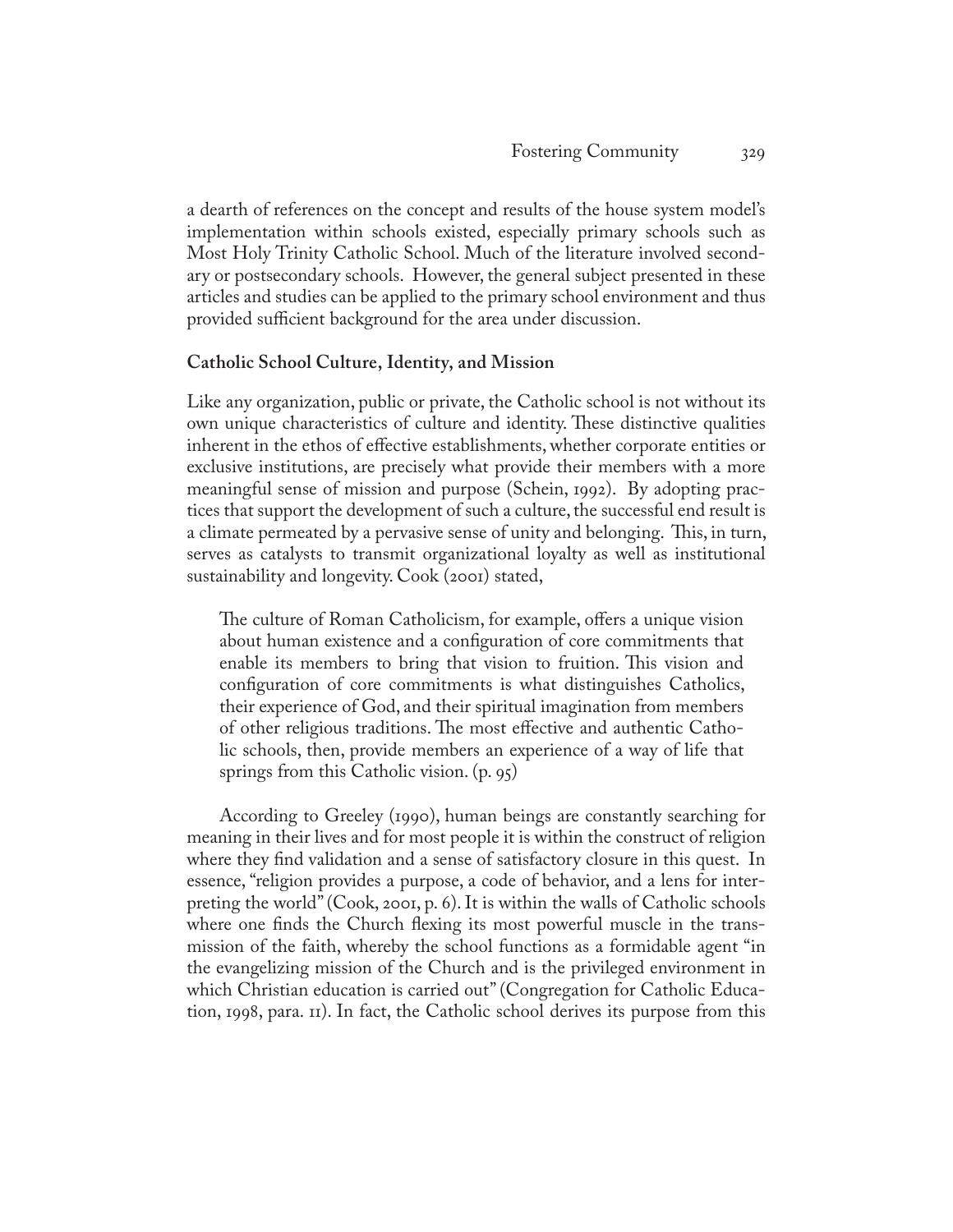very sense that Christianity is not simply a system of beliefs but a way of life and therefore functions as a vehicle to promote the faith within the hearts and upon the minds of the children it seeks to serve.

In the discussion that involves the culture and identity of Catholic schools, one must come to identify these facets as experiential assemblages of two critical elements. The Congregation for Catholic Education (1998) stressed the necessary synthesis between faith and culture, declaring that "in the Catholic school's educational project there is no separation between time for learning and time for formation, between acquiring notions and growing in wisdom" (para. 14).

The Catholic school finds itself in a very unique position within the context of the Church. Not only does it reside at the heart of the Church, functioning to fuse the elements of faith and culture, but "it is from its Catholic identity that the school derives its original characteristics and its structure as a genuine instrument of the Church, a place of real and specific pastoral ministry" (Congregation for Catholic Education, 1998, para. 11). Therefore, rooted even deeper in the mission and identity of the Catholic school is its distinguished place as an ecclesial entity. The Congregation for Catholic Education (1998) stated that the ecclesial dimension "is not a mere adjunct, but is a proper and specific attribute, a distinctive characteristic which penetrates and informs every moment of its educational activity, a fundamental part of its very identity and the focus of its mission" (para. 11).

Community responds to the call for executing this ecclesial dimension, so it is important to define such a term. Bryk, Lee, and Holland (1993) suggested community is an amalgamation of both the face-to-face interactions among groups of individuals, inclusive of children and adults, as well as a shared set of norms established to create parameters that instruct how these interactions unfold. However, for the sake of this action research, it is pertinent to view community through a theological lens and in light of its place in Catholic schools. Grace and O'Keefe (2007) suggested, "…the transition from the school as an institution to the school as a community is one result of the Church's new self-awareness of being a communion," or in other words, a conglomerate entity composed of the individual faithful—the living body of Christ Himself (p. 468).

Most succinctly, God's grace is made present to us through our experience of community. Just as God resides in community within the Trinity, His presence is made known to us in our echoing of that divine mystery through our relational, grace-filled experiences with others. In this sacramental light,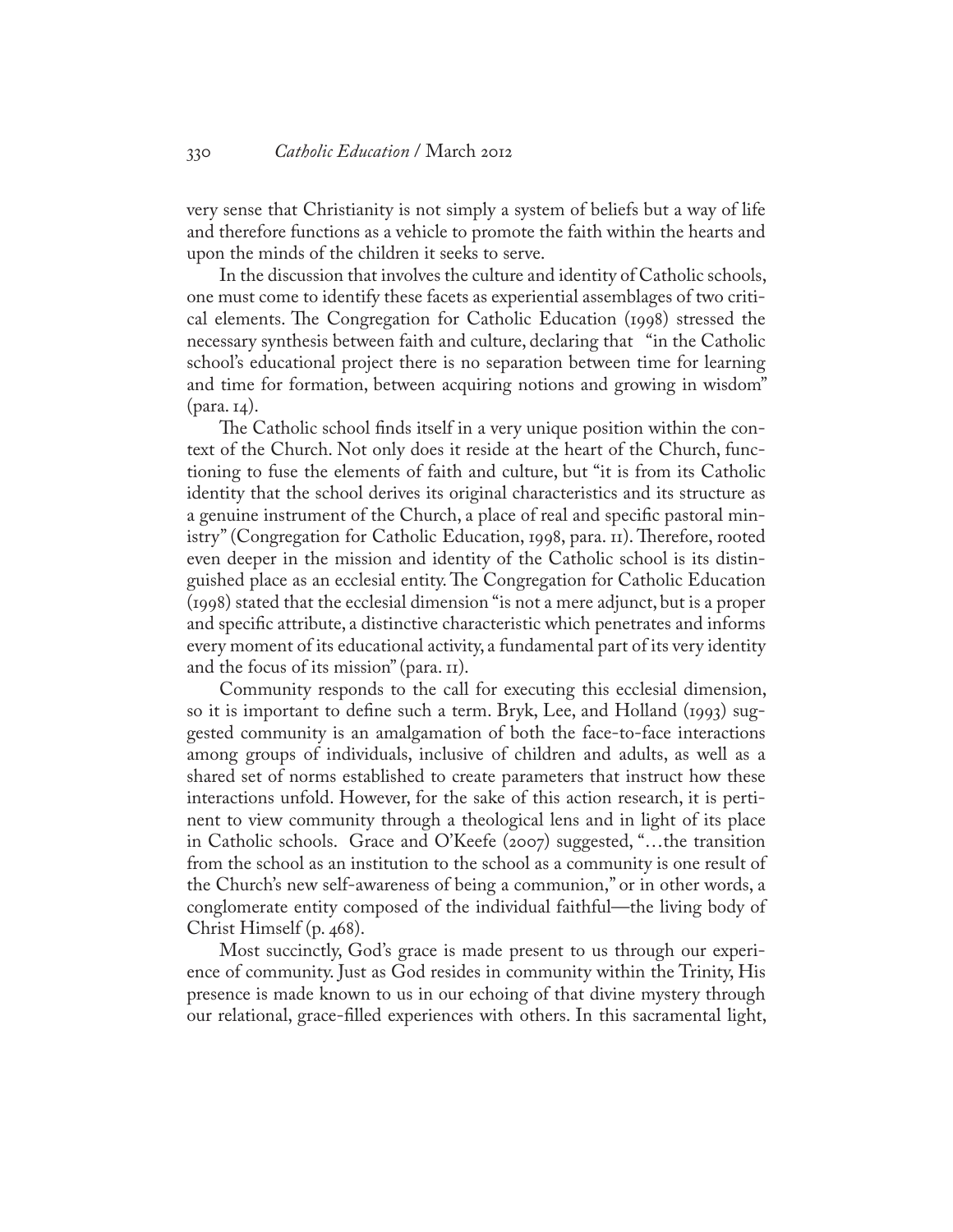Groome (1996) suggested that we encounter God's grace and presence in myriad ways: in our own hearts, minds, and bodies; through our human connections; indeed, "through all forms of human art and creativity, through nature and the whole created order, through everything and anything in life" (p. 112).

Thus, the sacramental qualities of Catholicism are inseparable from the experiences of our world, mainly those that involve the communal and social nature of our existence. As the Congregation for Catholic Education (1998) so eloquently stated, "the Catholic school sets out to be a school for the human person and of human persons" (para. 9). It is in this spirit of community that the Catholic school finds a special purpose, while the individuals who execute its objectives experience a call to develop a unique and distinctive climate within its walls. As a collaborative unit of stakeholders, the Catholic schools "orient the whole of human culture to the message of salvation that the knowledge which the pupils acquire of the world, of life and of men is illumined by faith" (Vatican Council II, 1965, para. 8).

The Congregation for Catholic Education (1998) stressed the importance of school climate in the formation process of students. Teachers and administrators have significant responsibilities to nourish and foster community in alignment with the evangelical mission of the Church and those of their specific educational institutions. The Congregation went on to say that "the community dimension should be fostered, since it is one of the most enriching developments for the contemporary school" (p. 18). Granted, "prime responsibility for creating this unique Christian school climate rests with the teachers, as individuals and as a community," however, it is also helpful to view the culture and sense of community in Catholic schools through the lens of the family unit and perhaps the best model by which a Catholic school can draw its operational naissance (Congregation for Catholic Education, 1988, para. 26). According to the Sacred Congregation for Catholic Education (1982), "the family is the first and fundamental school of social living" (para. 34). Schools are an extension of that first family, trying to "create a community school climate that reproduces, as far as possible, the warm and intimate atmosphere of family life" (Congregation for Catholic Education, 1988, para. 40).

Because many of the students who attend Catholic school will do so from a very early age until they have nearly reached adulthood, it is expected that their perceptions of the school be an extension of their own homes and should therefore have aesthetic and relational components that contribute to the development of a "pleasant and happy family atmosphere" (Congregation for Catholic Education, 1988, para. 27). Unfortunately, even in those schools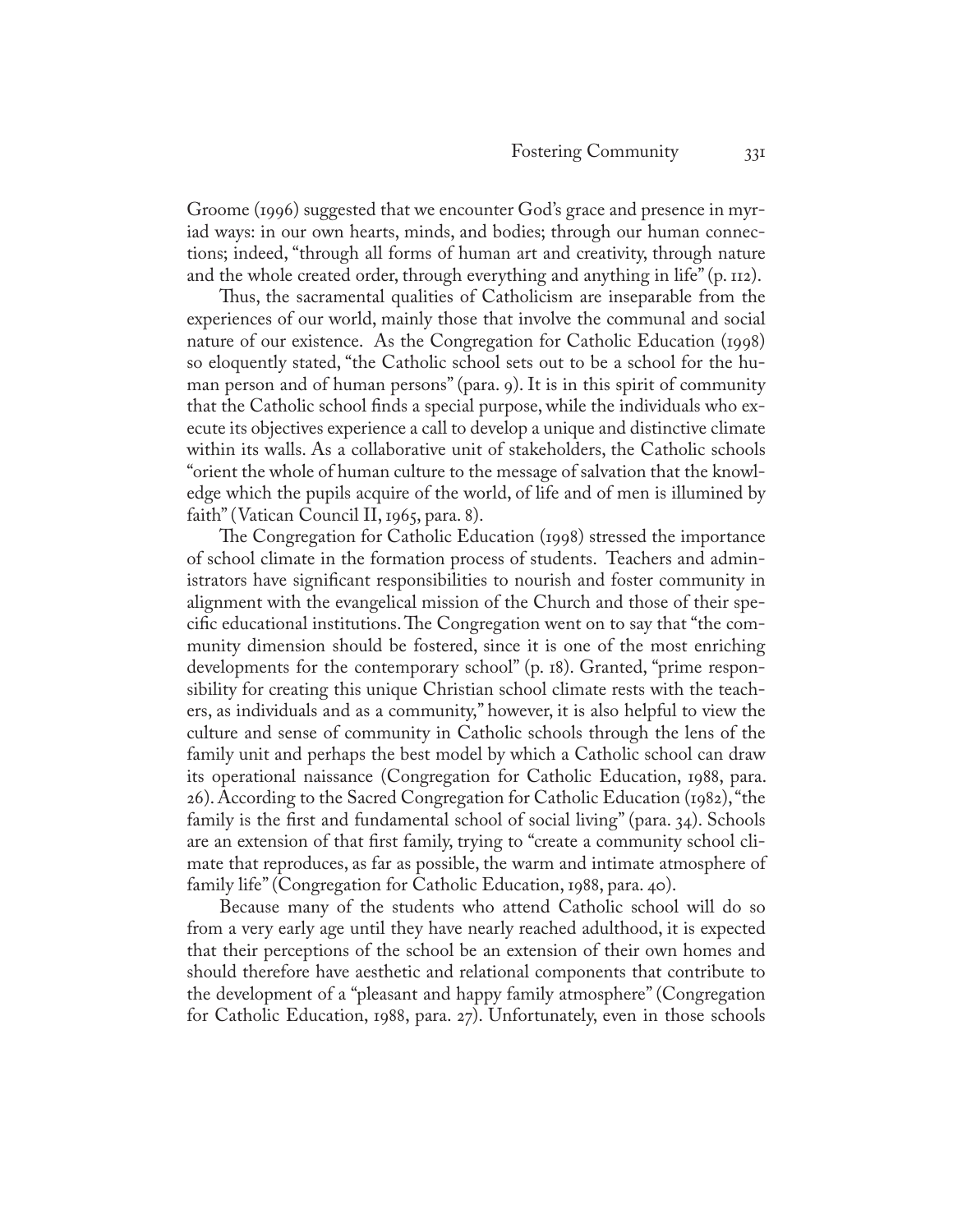# 332 *Catholic Education* / March 2012

privileged to embrace the Catholic culture of community and the holistic educational philosophy guided by the Gospel spirit of freedom and love, educators still find themselves confronted with children who "live in an environment devoid of truly human relationships; as a result, they suffer from loneliness and a lack of affection" (Congregation for Catholic Education, 1988, para. 11). It is ever more necessary for leaders in Catholic schools to funnel their resources and energies into fostering the growth of an environment where shared values and beliefs become the soul of its culture.

# **The House System in Schools**

Bryk et al. (1993) found that the cultivation of a sense of unity and community was a key factor in developing a climate of excellence in schools. It is nevertheless imperative to suggest this is not always an easy task for schools and their respective leaders on whom this responsibility ultimately falls. In their observations, Heft and Davidson (2003) concluded that young people today largely exhibit, "skepticism about social institutions [which are] accompanied by an emphasis on the potency of the individual's personal experiences and the authority of one's own conscience" (p. 410). Their early experiences, however, are formative and long-lasting, holding the potential to impact academic achievement, civic engagement, and Church participation.

That said, it becomes evident for leaders in schools to actively seek methods for developing a strong community climate. Research shows that one effective tool for achieving this aim is through the implementation of the house system or schools within schools (Deal & Kennedy, 1983; Dierenfield, 1975, 1976; Green, 2006; Hooper, 1999; Oxley, 1994). Though the majority of literature on this topic is embedded in the context of high schools and postsecondary schools, the conceptual nature of the house system and its effects on community development can be applied to primary educational institutions.

The development of the house system is deeply rooted in European education traditions, in particular, England. The academic institutions of history's medieval period would often have students attending that did not reside directly on the school's main campus. Over time, the homes inhabited by these students came under the governing control of the institution and placed administrators, known as house masters, in charge of the facilities' operations. As England's educational systems grew and matured, the house system and its unique organizational identity were transferred to newly developed schools. Incorporating such a design into the managerial scheme of school structure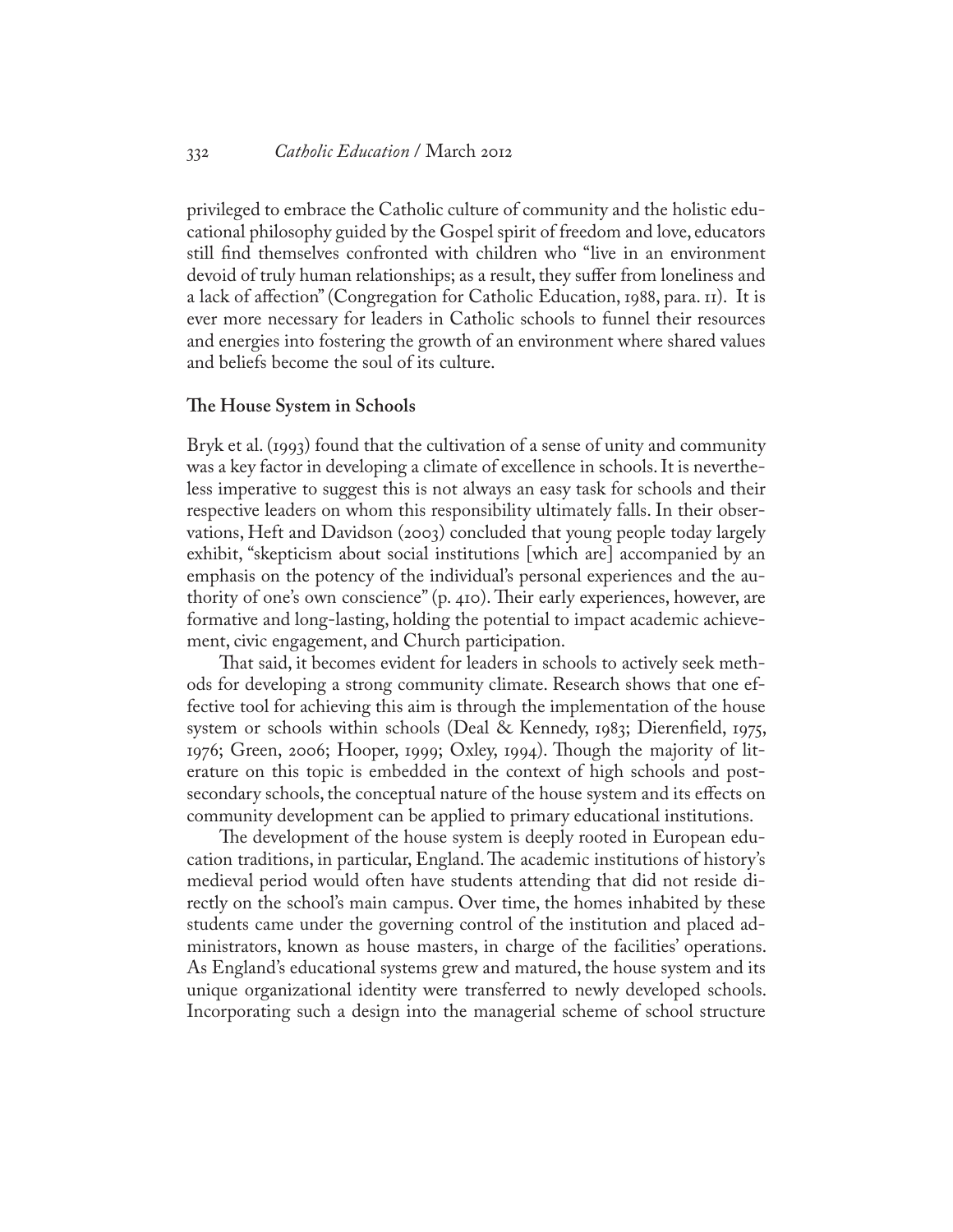continued a progressive tradition that resulted in community atmospheres permeated by a sense of pastoral care for students (Dierenfield, 1975).

Dierenfield (1975) suggested that one answer to the pervasive issues of fragmentation and isolation in U.S. schools is the very implementation of the house system and its organizational structure into the American educational system. He cited the attention to a "personal touch" in English comprehensive schools such that despite large enrollments and larger classes allows them "to maintain a high level of pastoral care for the students" via house systems (p. 605). Dierenfield's (1976) follow-up research pointed to the benefits of house system interventions and their emphasis on nurturing student development. In considering the English system, he suggested that "one of the most distinctive and laudable features is the pastoral care provided for pupils during their education. This interest in the individual welfare of each young person has enriched the school experience for generations of children"  $(p, \zeta)$ .

The supportive dimension of the house system is instrumental in its success in educational environments. The idea of establishing unified divisions in schools, though semantically contradictive, creates an atmosphere of intimacy and closeness among students and colleagues. Much of the research supporting house systems, or the not entirely synonymous but very closely related, schools within schools, stems from literature grounded in the study of small schools in general. Hooper (1999) presented a rather lengthy list of the positive effects of small school populations on school climate and student achievement. He suggested small schools provide students a more humanistic experience and are more successful than large schools in fostering student engagement and motivation. Hooper stated,

People in small schools come to know and care about one another to a greater degree than is possible in larger schools, and rates of parent involvement are higher. Staff and students are found to have a stronger sense of personal efficacy [and] small-school students tend to take more responsibility for their own learning. (p. 4)

According to Oxley (1994) and Green (2006), in today's large school populations, the alienating effects on students are more profound than ever. Larger school sizes typically correlate with increased absenteeism, poor school climate, decreased student involvement in extracurricular activities, and increases in vandalism, violence, and student drop-out rates. "Further, the social and psychological support formerly provided by the families and communities appears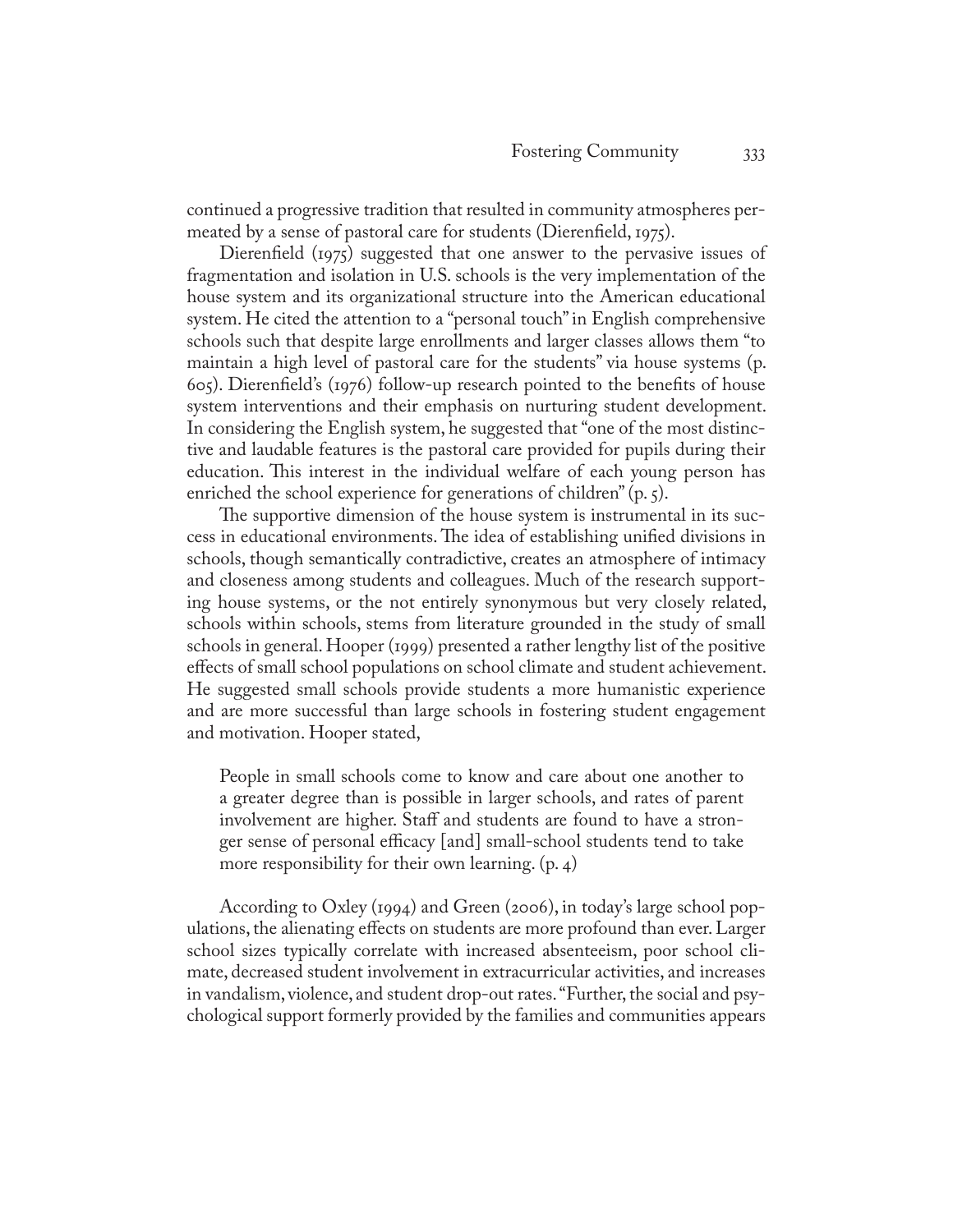to have declined, especially among the urban poor, which suggests that today's students may be even less able to cope with large schools" (Oxley, 1994, p. 522). Thus, the need presents itself in many American educational institutions to create smaller social units that provide students a sense of unity, self-worth, and responsibility. Though much of the research discussed thus far has been centered on large school environments as the villain in poor student achievement and meager school climates, the same can exist in schools with low student populations if the organizational structure is established in a way that fails to nurture, and rather discourages, close relationships between students and teachers (Dierenfield, 1975). This attention to individual care is inherent to the house system design.

House system organization begins by dividing a school population into several units, or houses, on a vertical plan, in order to ensure an equitable distribution of students from all grade levels in each individual house. In the case of elementary schools, this can involve a considerable disparity and range in age, but can also have significant effects on student tendencies to exhibit pastoral behaviors toward one another. The intention is to maintain a relative sense of balance within and between the houses' populations. Doing so also provides social opportunities for marginalized students to combat feelings of anonymity (Dierenfield, 1975).

Developing a sense of identity within the house is important. Each house, rather than separate and tracked academic entities, ultimately creates its own identity and culture grounded in the ethos of the greater school. Green (2006) stated,

Houses reflect the school's diversity, encompassing students of various races, ethnicities, ages, and academic abilities. Teachers and staff members are assigned to houses to encourage stronger relationships between adults and students. [These] social houses have the potential to lessen [student] anxiety…and reduce insecurities. At the same time, engaging in house activities can harness and enhance some of the more positive attributes of early adolescence, such as students' burgeoning idealism and interest in the world. (p. 65)

In his study, Green (2006) sought the development of school community as the primary goal in implementing the house system model where the trickle-down effects of new friendships, civic awareness, and overall identity would result as well. The effects of this intervention were also seen in improved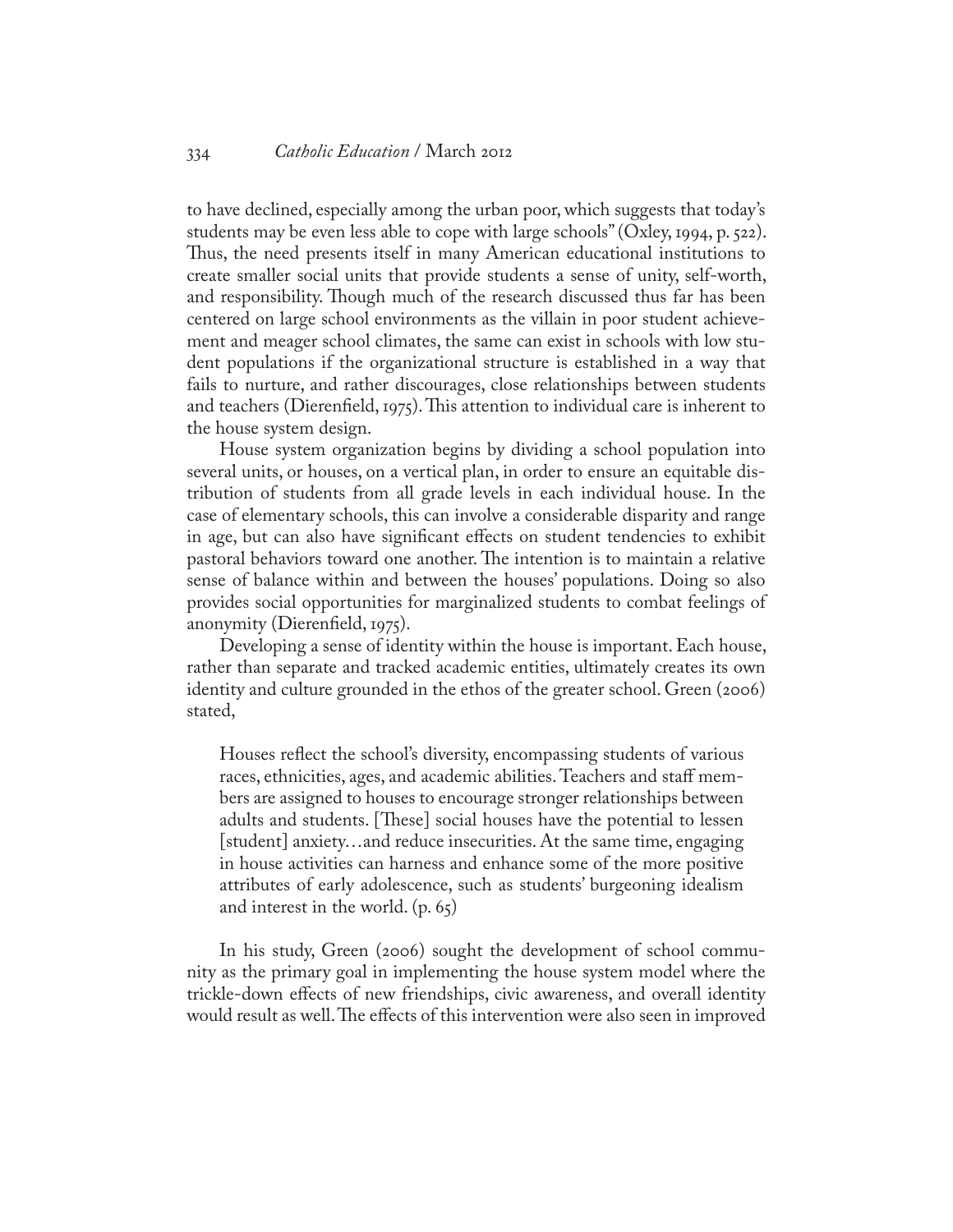academic results in the classroom, positive attitudes of responsibility to one's community, and a sense that the seeds of a lifelong commitment to the greater society had been planted.

In summation, research has shown the house system's effects on school climate and school community as primarily positive. Nixon, Launay-Fallasse, and Watts (2010) stated that schools using the house system model find "the relationships that are built get at the root of school culture and transform critical constructs that are foundational for learning" (p. 27). Though typically associated with large secondary schools, the concept of smaller communitybased units can be applied to most educational organizations. "Strong cultures provide for the internal cohesion that makes it easier for teachers to teach, student to learn, and for parents, administrators, and others to contribute to the instructional process" (Deal & Kennedy, 1983, p. 15). Throughout its history, the house system has demonstrated its unique ability to foster community among diverse populations, to provide for the pastoral needs of students, and to generate opportunities that transmit a sense of belonging within the culture and identity of the school.

# **Method**

Survey instruments were administered to each group before and after the implementation of the house system to determine if a statistically significant change occurred in their perceptions pre- and post-intervention. Two focus groups, student and teacher, were also conducted using a semi-structured approach to gain similar insights of stakeholder perspectives.

# **Program Description**

In the spring of 2010, Most Holy Trinity Catholic School leadership was searching for new and innovative ways to connect the community of the school more closely. After exhaustive research and review of educational literature and Church documents, a house system unique to the needs and environment of the school was born. The specific framework and implementation of the house system typically reflects the type of school: all boys, all girls, co-ed, highly diverse, large, small, boarding, and so forth. Ultimately, however, the underlying purpose of all house systems remains the same: to foster unity, community, and, pastoral relationships among students and faculty.

The first step in the process of designing and implementing the house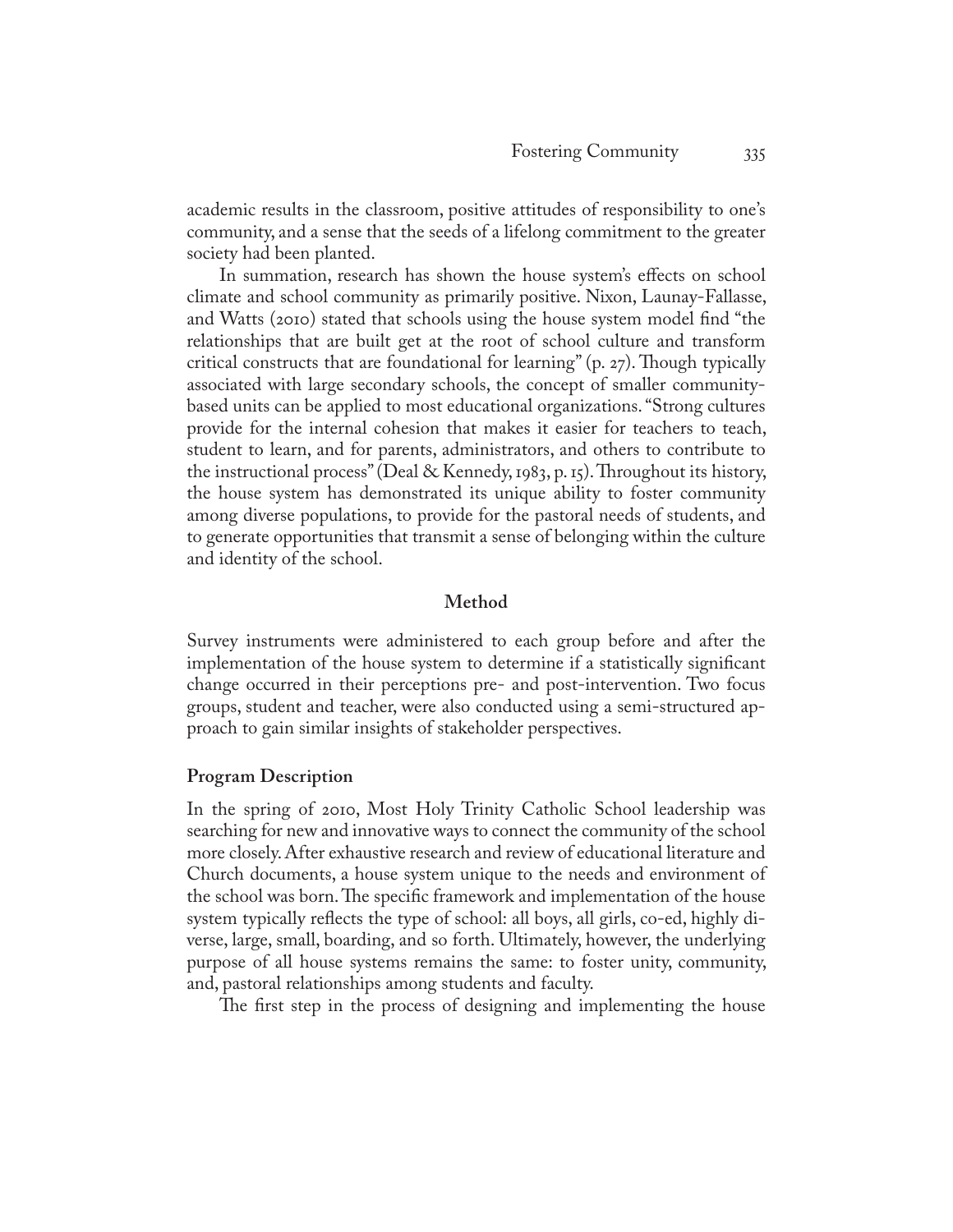system at Most Holy Trinity Catholic School was to develop a House Coordinating Committee commissioned with the task of determining the precise structure of the intervention as well as how best to communicate it to the rest of the stakeholders involved. A group of six faculty members spent the first several months of the school year studying existing models and establishing a flexible design suited to the needs of Most Holy Trinity Catholic School. Input from other teachers and students was collected and the final blueprint was unveiled to the faculty and staff as a whole during a special meeting.

The Most Holy Trinity Catholic School house system was unique in that it responded to the school's identity as a preschool through eighth grade Catholic elementary school. The school was divided vertically into four smaller, multi-age and multi-grade houses for faith sharing, Scripture study, camaraderie, mild competition, and various other school-wide activities. Each of the four houses was named after one of the four Evangelists of the New Testament's Gospels, and thus spawned the emergence of the St. Matthew Angels, St. Mark Lions, St. Luke Oxen, and St. John Eagles houses.

All students, faculty, and staff, as well as the parish priests and religious sisters, were carefully assigned to houses where they would remain for the duration of their tenure at the school. Close attention was paid to keep biological families intact by assigning siblings to the same house, as well as students from different grades known by the House Coordinating Committee to have already well-developed relationships with one another so as to bear witness and highlight to others the benefit of vertical social interactions. Each of the four houses was then divided further into families, or smaller social units, comprised of 10-12 students and a single teacher chosen to serve as the family mentor. This design structure was intended to promote closer relationships and more intimate opportunities to exercise pastoral care.

From this point, a second committee was established. The House Directors Committee was comprised of four individuals, one from each house, whose responsibilities were to work together in mapping out the activities each house would be involved in throughout the remaining months of the school year. Developed at the request of the House Coordinating Committee to solicit greater buy-in and ownership through increased administrative involvement, this new group outlined each of the upcoming house meetings and subsequent activities and themes to coincide first with the liturgical seasons, and secondly with any special holidays or observances that may be present on the secular calendar. While competition has its positive attributes, the goal of the house system in general was to increase feelings and perceptions of community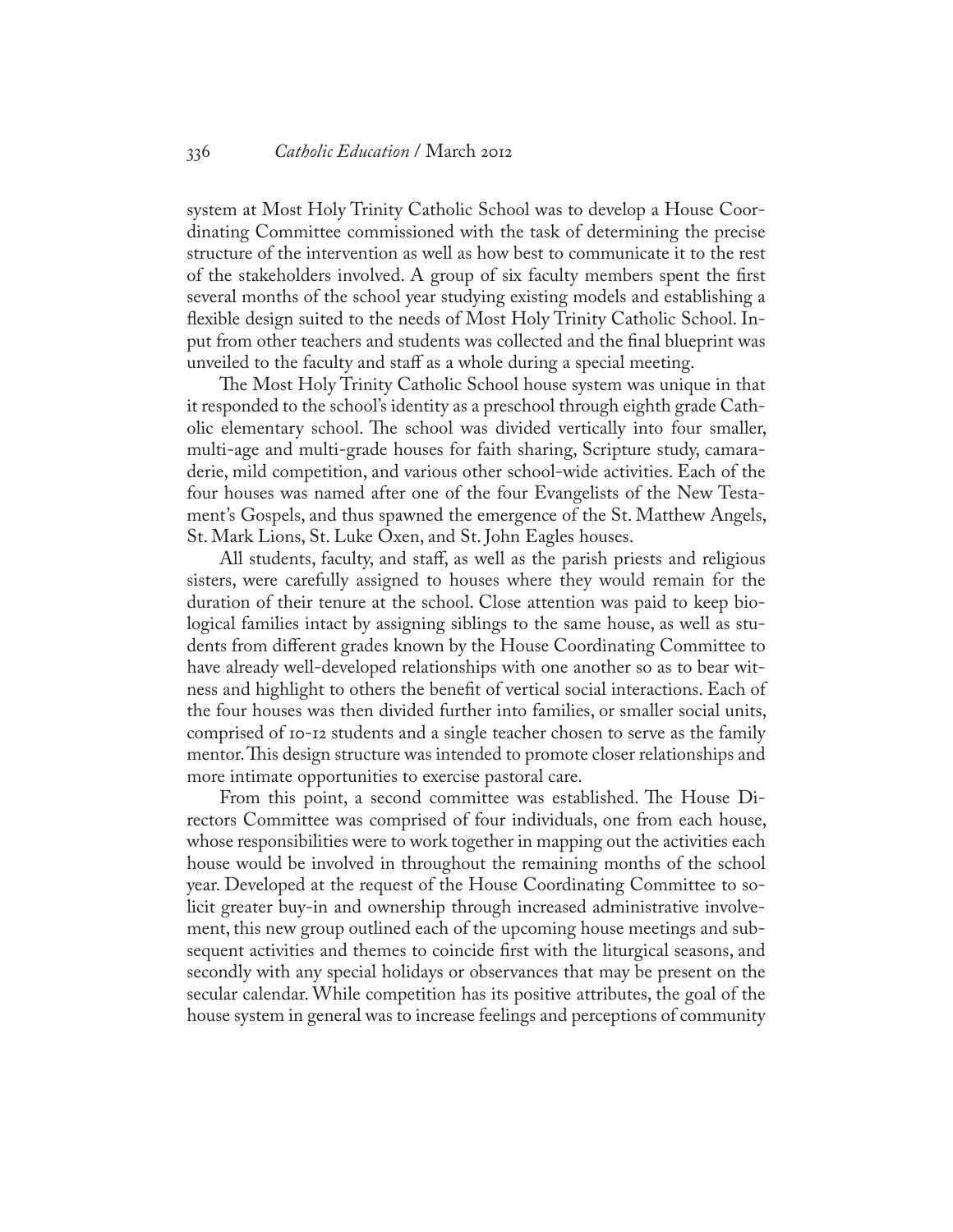spirit. Therefore, the House Directors Committee was developed in order for events and activities to be planned using a school-wide team approach model rather than allowing each house to operate independently. This would afford all students the opportunity to participate in similar experiences and prevent instances of "house envy" by ensuring a common thread was woven throughout the entire system.

Houses met weekly to engage in playful, team-building activities and to discuss and share reactions to the Gospel that would be read at the upcoming school Mass. Whole school activities involving all the houses were scheduled on an ongoing basis and included house lunches, pep rallies, field days, house Masses, praise and worship experiences, and special marquee events. Special efforts were also undertaken to infuse and integrate the house system into the design of the school's student council so as to enhance the relationships between the leadership, responsibility, and the system itself.

# **Participants**

Student participants (n=72) for the survey included 40 males and 32 females. The same students completed both the pre- and post-intervention surveys. Students were selected via a stratified sampling designed to generate a sample reflective of the greater student body in regard to age, gender, ethnicity , and years enrolled in the school. Student participants ranged from grades five through eight. Student participants had been enrolled at Most Holy Trinity Catholic School between one and 11 years (M=7.13-years enrolled; SD=.35).

Ten students participated in a focus group. Student focus group participants were selected using purposeful sampling according to student dimensions of age, years of enrollment, gender, and ethnicity. Participants ranged from fifth to eighth grade. Students had been enrolled at Most Holy Trinity Catholic School between three and 11 years (M=6.75-years enrolled; SD=.90).

Teacher participants (n=18) for the survey included two males and 16 females. The same teachers completed both pre- and post-intervention surveys. Teacher participants had been employed at Most Holy Trinity Catholic School between one and 19 years (M=6.78-years employed; SD=1.28). Teacher participants, representing 95% of the total teacher population of the school, were selected from a convenience sample of individuals who responded to the researcher's invitation to participate in the study.

Six teachers participated in a focus group before and after the implementation of the house system. Teacher focus group participants were selected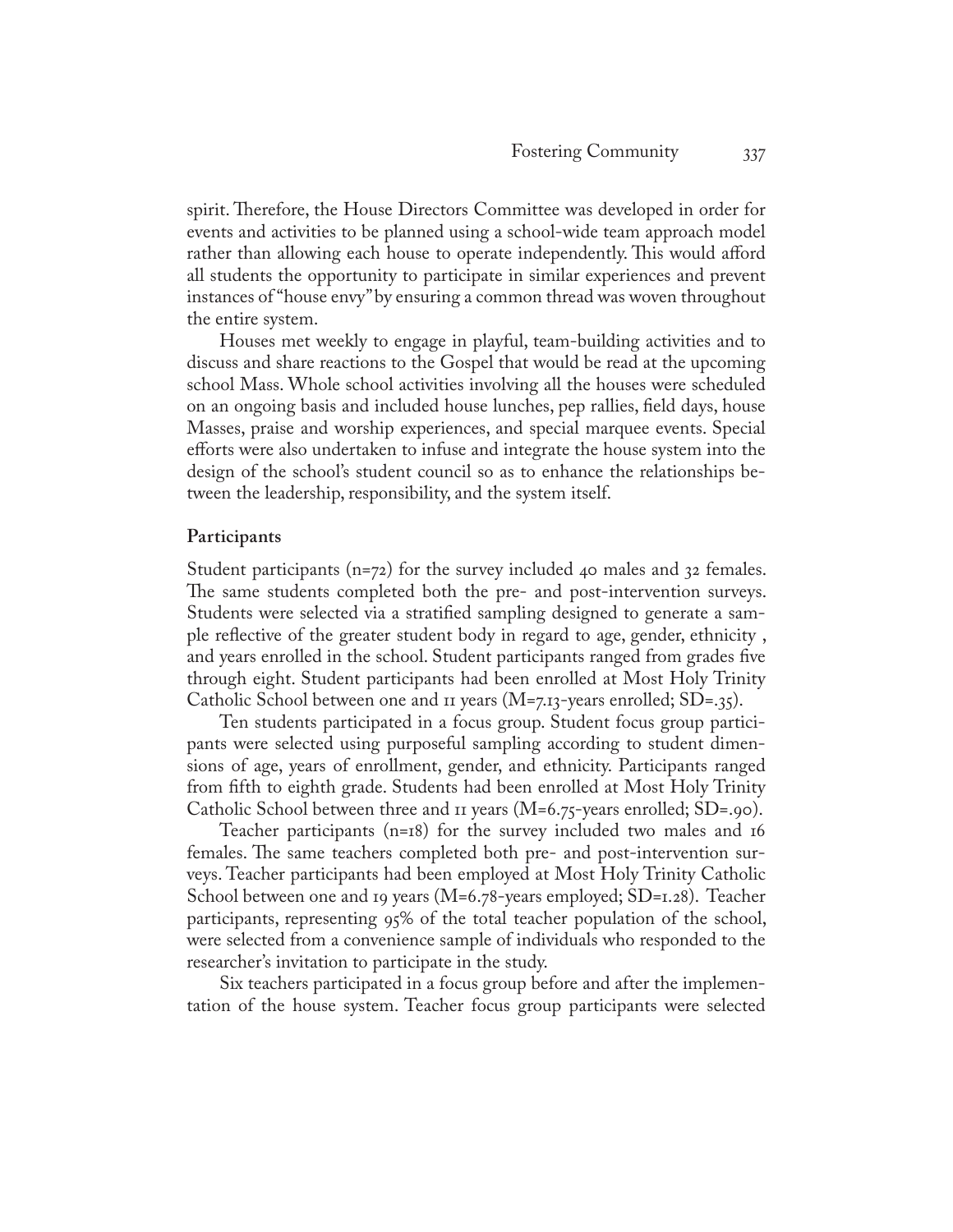from a convenience sample comprised of individuals who responded to the invitation to participate in the study. Teacher focus group participants had been employed at Most Holy Trinity Catholic School between one and 16 years  $(M=6.50$ -years employed; SD=2.54).

# **Instruments and Materials**

An original survey consisting of a series of multiple choice and open-ended responses was used to assess students' perceptions and attitudes toward the school climate, sense of community, and Catholic identity prior to the implementation of the house system. The survey contained statements that asked participants to provide responses using a 4-point Likert scale with response options of *Strongly Disagree, Disagree, Agree*, and *Strongly Agree.* Statements such as "I feel a stronger connection to my class than to the school as a whole," required participants to indicate their level of agreement or disagreement in their response. The survey also contained two open-ended questions that facilitated a personal response. Participants responded to questions such as "In what ways does Most Holy Trinity Catholic School make me feel as if I'm part of a bigger family?"

An original survey consisting of a series of multiple choice and openended responses was used to assess teacher perceptions and attitudes toward the school climate. The survey contained statements that asked participants to provide responses using a 4-point Likert scale ranging from *Strongly Disagree*  to *Strongly Agree*. Statements such as "I feel isolated in the grade I teach and not a part of the rest of the school" required participants to indicate their level of agreement or disagreement in their response. The survey also contained two open-ended questions that facilitated a personal response. Participants responded to questions such as "How does Most Holy Trinity Catholic School allow me to live my faith daily?"

An original interview protocol was developed for use in this study to engage students in questions regarding their attitudes and perceptions of community and Catholic identity. The semi-structured interview protocol consisted of six open-ended questions that addressed community and Catholic identity at Most Holy Trinity Catholic School. Participants were asked to respond to questions such as "Do you feel that Most Holy Trinity Catholic School is successful in expressing its identity as a Catholic school? Why or why not?" A follow-up to the original interview protocol using the same participants was executed three months later and contained similar open-ended questions as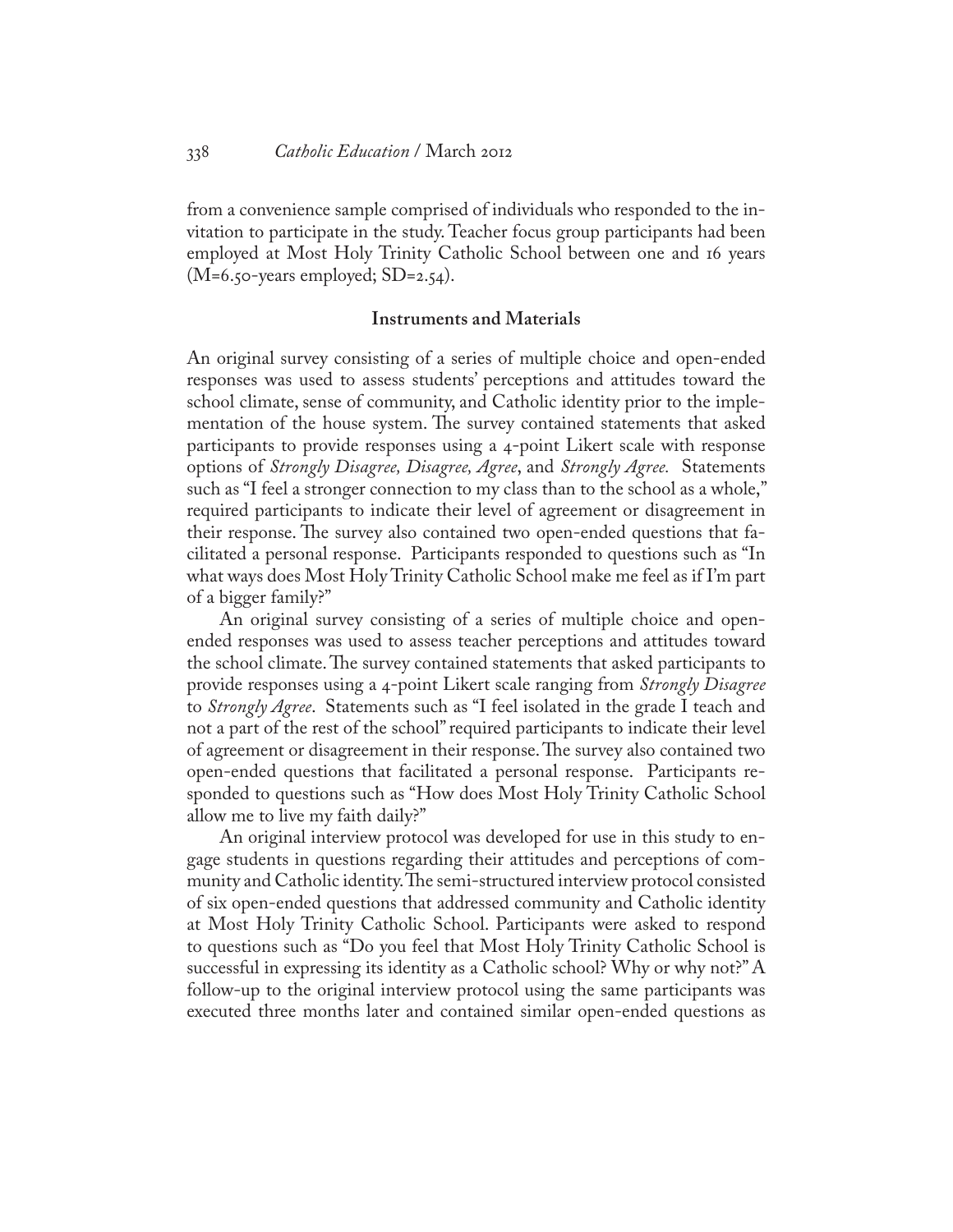the initial interview protocol.

A teacher focus group was executed identically to the student group where an original interview protocol was developed to engage teacher participants in responding to questions regarding their attitudes toward community and Catholic identity. The semi-structured interview protocol consisted of six open-ended questions that addressed community and Catholic identity at Most Holy Trinity Catholic School.

# **Design and Procedure**

Focus group interviews were conducted at Most Holy Trinity Catholic School in the library. Student interviews took place during lunch/recess while teacher interviews were held after school. All interviews were conducted by the researcher and identical consent/assent protocols were performed for each focus group participant as in the survey groups. Participants were seated in a roundtable structure to help facilitate discussion. Interviews were recorded and lasted approximately 45 minutes. Pre-intervention surveys and focus groups were conducted in November 2010 and the follow-up surveys and interviews were completed by March 2011.

# **Findings**

# **Inferential Statistics Results**

Inferential statistics were used to examine stakeholder responses to statements on the pre- and post-intervention survey instruments. Overall, in the case of the teacher participant sample, paired two-sample for means t-tests revealed a significant difference between the group's responses to  $\pi$  of the 13 statements of interest relative to four of the five major questions involved in this action research. No significant difference was revealed for two of the statements of interest. Similar t-tests were also conducted on student responses to pre- and post-intervention surveys that focused on four of the research questions guiding this study. The results of these tests revealed that for eight of the 15 statements of interest included in the survey a statistically significant difference existed, while such was not the case for seven of the statements.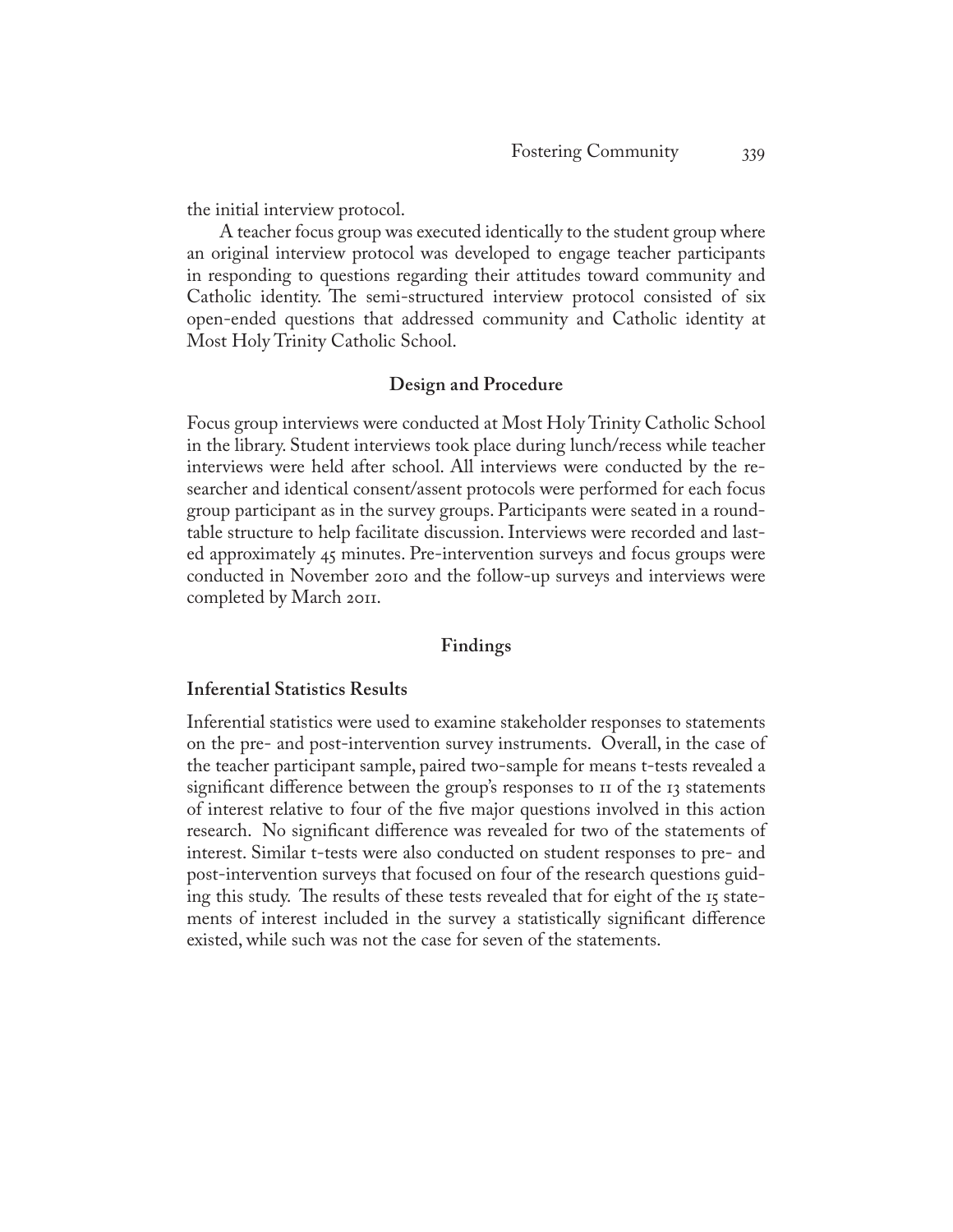#### Table 1

#### Teacher Pre- and Post-Intervention Survey Data ( $n = 18$ ) with Item Means, Standard Deviations and t Statistic

| Item                                                                                | Teacher Survey #1 |           | Teacher Survey #2 |           | df | t-value  |
|-------------------------------------------------------------------------------------|-------------------|-----------|-------------------|-----------|----|----------|
|                                                                                     | M                 | <b>SD</b> | M                 | <b>SD</b> |    |          |
| <b>Research Question 1</b>                                                          |                   |           |                   |           |    |          |
| Know most students by name                                                          | 3.50              | 0.71      | 3.67              | 0.59      | 17 | $-1.14$  |
| Developed relationships with<br>students yet to teach                               | 3.00              | 0.69      | 3.61              | 0.50      | 17 | $-3.72*$ |
| Maintained relationships with<br>students previously taught                         | 3.17              | 0.71      | 3.44              | 0.62      | 17 | $-2.56*$ |
| Feelings of isolation                                                               | 2.10              | 0.73      | 1.39              | 0.61      | 17 | $4.12*$  |
| <b>Research Ouestion 2</b>                                                          |                   |           |                   |           |    |          |
| School-wide activities contribute                                                   | 3.33              | 0.59      | 3.61              | 0.50      | 17 | $-2.56*$ |
| to sense of community                                                               |                   |           |                   |           |    |          |
| Organizational structure is condu-                                                  | 3.11              | 0.47      | 3.83              | 0.38      | 17 | $-5.33*$ |
| cive to promoting community                                                         |                   |           |                   |           |    |          |
| <b>Research Ouestion 4</b>                                                          |                   |           |                   |           |    |          |
| Strong collegial relationships                                                      | 3.28              | 0.57      | 3.67              | 0.49      | 17 | $-2.72*$ |
| Faculty works as a team                                                             | 3.00              | 0.49      | 3.33              | 0.59      | 17 | $-2.38*$ |
| Feel respected by colleagues                                                        | 3.33              | 0.49      | 3.44              | 0.51      | 17 | $-1.46$  |
| Feel valued by colleagues                                                           | 3.17              | 0.38      | 3.39              | 0.50      | 17 | $-2.20*$ |
| <b>Research Ouestion 5</b>                                                          |                   |           |                   |           |    |          |
| School-wide activities strengthen<br>Catholic Identity                              | 3.28              | 0.67      | 3.66              | 0.49      | 17 | $-3.29*$ |
| Organizational structure is condu-<br>cive to promoting Catholic Identity           | 3.28              | 0.57      | 3.78              | 0.43      | 17 | $-4.12*$ |
| School provides me opportunities<br>to promote spiritual development<br>of students | 3.50              | 0.62      | 3.89              | 0.32      | 17 | $-2.72*$ |

Note.\* p < .05. Research question 3 is not included because it is student-specific.

# **Pre-intervention Focus Group Interviews**

Qualitative data collected from the pre-intervention semi-structured interviews of teacher and student focus groups were analyzed using open coding techniques. Analysis of the data provided through these questions revealed three major themes: family atmosphere, prayer life of the school, and limited opportunities for interaction.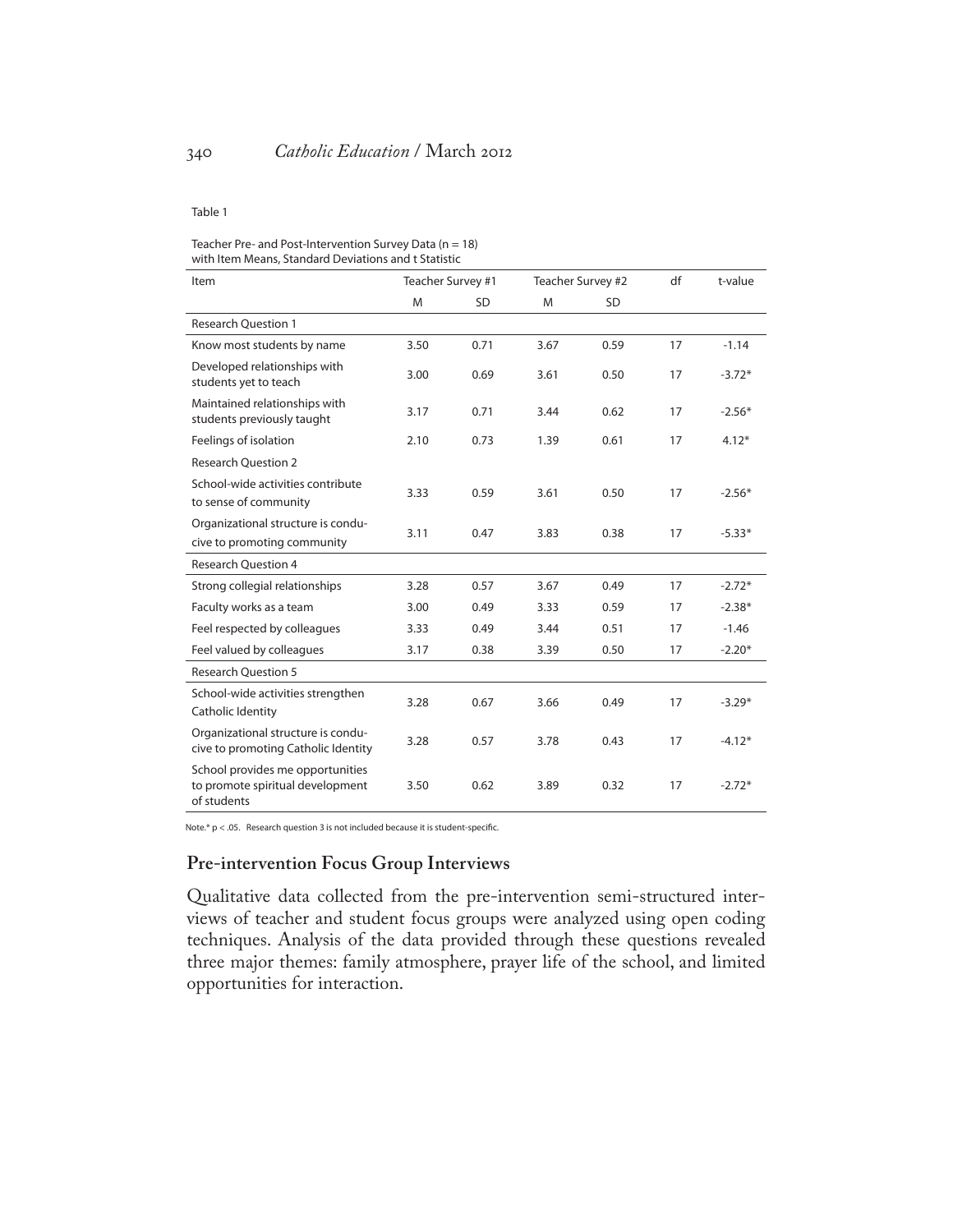#### Table 2

#### Student Pre- and Post-Intervention Survey Data ( $n = 72$ ) with Item Means, Standard Deviations and t Statistic

| Item                                                                                                            | Teacher Survey #1 |      | Teacher Survey #2 |      | df | t-value  |
|-----------------------------------------------------------------------------------------------------------------|-------------------|------|-------------------|------|----|----------|
|                                                                                                                 | M                 | SD   | M                 | SD   |    |          |
| <b>Research Question 1</b>                                                                                      |                   |      |                   |      |    |          |
| Developed relationships with<br>students not in my class                                                        | 3.03              | 0.60 | 3.35              | 0.51 | 71 | $-3.54*$ |
| Maintained relationships with<br>teachers                                                                       | 3.00              | 0.65 | 3.11              | 0.52 | 71 | $-1.18$  |
| Know the names of most students                                                                                 | 3.17              | 0.79 | 3.28              | 0.65 | 71 | $-0.96$  |
| Know the names of most teachers                                                                                 | 3.78              | 0.42 | 3.74              | 0.44 | 71 | 0.55     |
| Opportunities to know past/future<br>teachers                                                                   | 2.89              | 0.62 | 3.18              | 0.48 | 71 | $-3.05*$ |
| <b>Research Ouestion 2</b>                                                                                      |                   |      |                   |      |    |          |
| School-wide activities contribute<br>to sense of community                                                      | 3.11              | 0.52 | 3.36              | 0.56 | 71 | $-2.71*$ |
| Feel cared for by teachers                                                                                      | 3.43              | 0.71 | 3.26              | 0.58 | 71 | 1.54     |
| Feel valued and appreciated by<br>teachers                                                                      | 3.29              | 0.59 | 3.22              | 0.59 | 71 | 0.66     |
| <b>Research Ouestion 3</b>                                                                                      |                   |      |                   |      |    |          |
| Stronger sense of belonging to<br>class than whole school                                                       | 2.82              | 0.84 | 2.36              | 0.74 | 71 | $3.58*$  |
| Feel isolated in my class/grade<br>from rest of school                                                          | 1.90              | 0.73 | 1.94              | 0.75 | 71 | $-0.35$  |
| <b>Research Question 5</b>                                                                                      |                   |      |                   |      |    |          |
| Greater promotion of Catholic iden-<br>tity school-wide than in my class                                        | 2.96              | 0.70 | 3.22              | 0.59 | 71 | $-2.48*$ |
| Most Holy Trinity offers me oppor-<br>tunities to grow spiritually                                              | 3.28              | 0.51 | 3.44              | 0.58 | 71 | $-1.88$  |
| Most Holy Trinity offers me oppor-<br>tunities outside of the classroom to<br>develop my identity as a Catholic | 3.07              | 0.74 | 3.47              | 0.58 | 71 | $-3.56*$ |
| I have opportunities to share and<br>model my faith to others                                                   | 3.15              | 0.49 | 3.33              | 0.56 | 71 | $-2.33*$ |
| I am prepared for school Masses                                                                                 | 2.64              | 0.68 | 3.13              | 0.69 | 71 | $-2.72*$ |

Note.\*  $p < .05$ . Research question 4 is not included because it is teacher-specific.

**Family atmosphere.** The most frequent responses to questions regarding the community of Most Holy Trinity Catholic School for both focus groups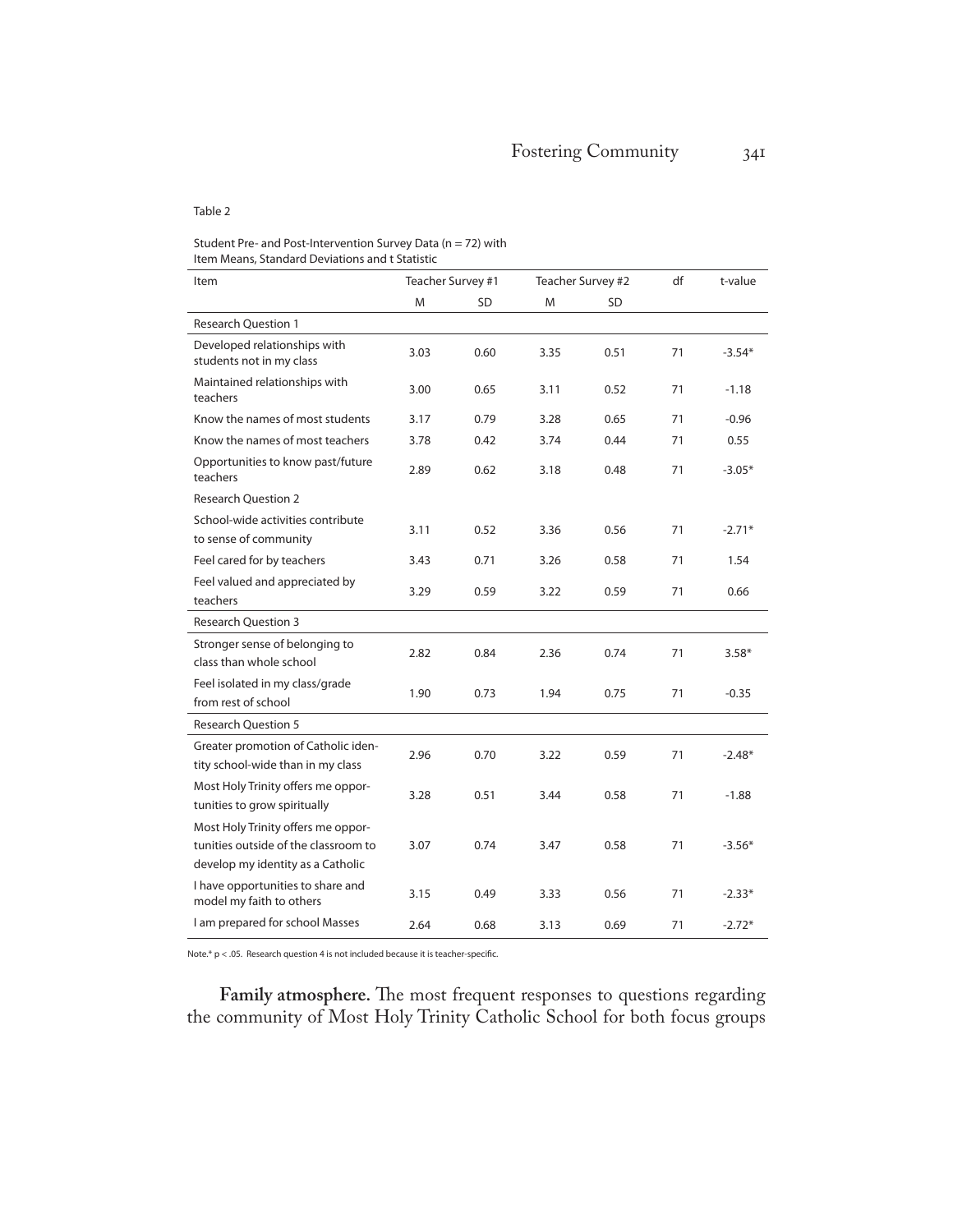related to participants' regard for the school's family atmosphere (23 text segments). Nearly all of those interviewed articulated an acute sense of family within the school's social culture. This majority often identified the school as an extension of their own family. One teacher captured this general sentiment when she stated,

Most Holy Trinity Catholic School is my home. In fact I probably spend more time here than I do at my own home. The school has become an integral part of my life. It's part of who I am, inseparable from anything else. When I close my eyes and think about what Most Holy Trinity Catholic School means to me, family is the first word that pops into my head. Not just because my own two children have been raised here, but because I consider every student, every parent and every faculty member a part of my bigger Most Holy Trinity Catholic School family. We're all here because of the common bond of our faith, and we're all here for one another just like a family should.

A student participant further affirmed the previous response when she commented on the collective care and responsibility the members of Most Holy Trinity Catholic School's community share for one another. She revealed,

When my mom was sick, the teachers and parents took turns cooking us dinner each night. They prepared meals for my dad, brother and sister and I, wrote us prayers and sometimes we even got dessert. It was really hard seeing my mom so weak all the time, but knowing that everyone was there for us and so willing to help really gave me strength. Not that I'd never seen it before, but this experience really made me realize what a real family is and what the members of a family need to do for each other. I love Most Holy Trinity Catholic School and I love my school family.

These teacher and student comments reflect the general appreciation and recognition of a strong community within the culture of Most Holy Trinity Catholic School.

**Prayer life of the school.** Both teachers and students provided numerous comments involving the prayer life of the school (19 text segments), thus suggesting the emergence of such as a dominant theme within the focus group interview dialogue. One student, an eighth grader, expressed his attitudes toward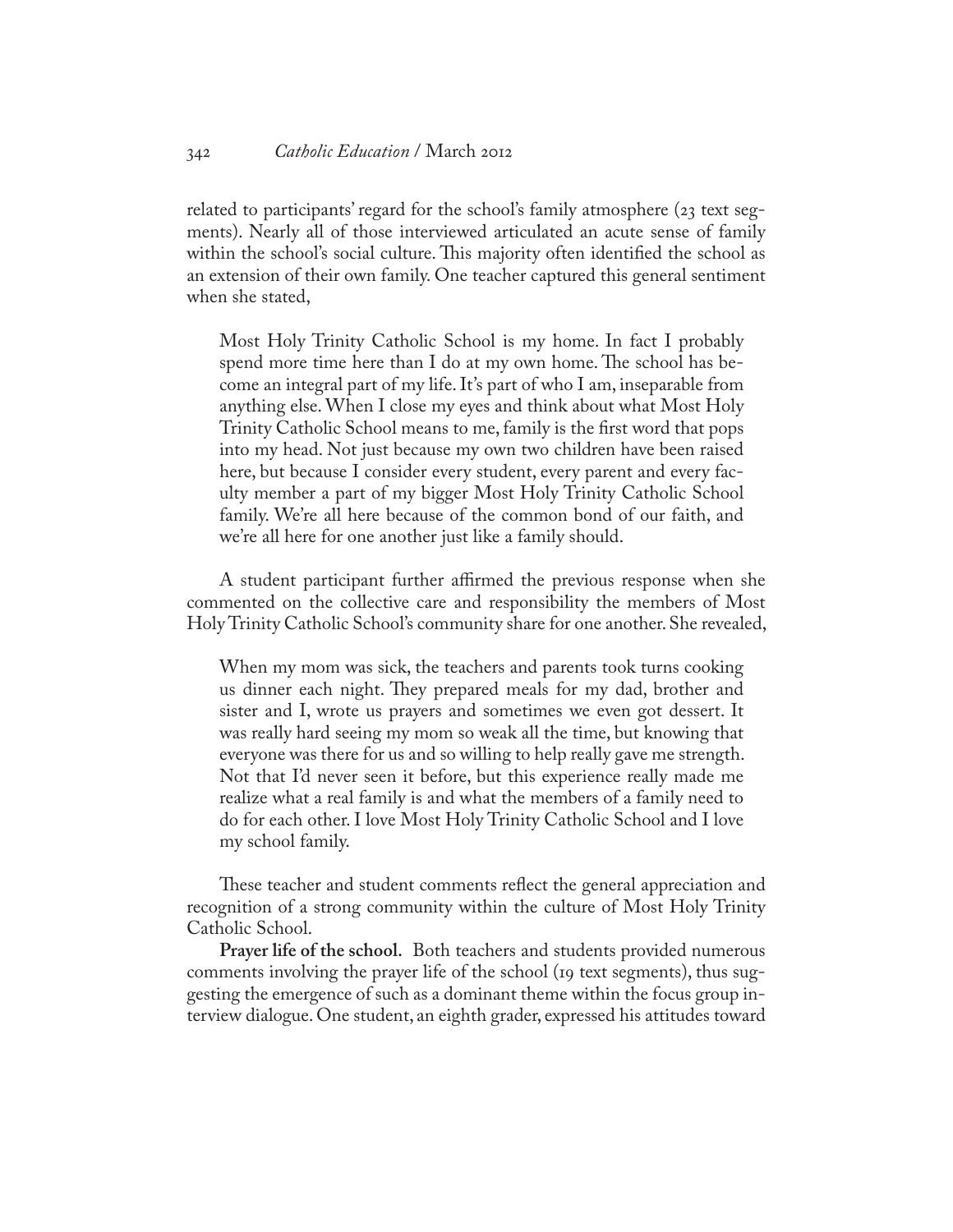the school's prayer life when he stated,

Even though we do it a lot and sometimes it can go on for a long time and I get distracted, I really love when we come together as a school and pray. We pray together on the basketball court in the morning and over the loud speaker before lunch, after lunch and at the end of the day. It always makes me feel good to stop no matter what we might be in the middle of and drop everything to pray. Like [Mr. B says] it's our time to talk to God, our time to listen and time to remember that we are loved. It reminds me that He is what is most important. I also really like Mass on Fridays. Coming together as a whole school and sitting with the younger students helps me to see the whole Body of Christ concept we're learning in religion class. It makes it all real.

A teacher echoed this attitude when she stated,

Most Holy Trinity Catholic School's prayer life is amazing. We pray together as a real family should. We pray with the students throughout the day and work hard to promote true leadership in them by providing opportunities to model Christian devotion to the other students…But we pray together as a faculty as well. Whether it's before our faculty meetings, going to adoration together or just dropping prayer notes to one another here and there, we all know we are connected in our faith through the activity of prayer. Sharing this common belief allows me to be me and at the same time holds me accountable to live as a good example of what Christ wants me to be…to the students and to each other.

These comments shared by both students and teachers reveal the significance of the prayer life of Most Holy Trinity Catholic School and the ways in which it strengthens the bonds of community.

**Limited opportunities for interaction.** When asked about the current one-class-per-grade organizational structure of the school, responses that mentioned limited opportunities for interaction dominated the conversation (14 text segments). Teachers identified these interactions on two levels: the first with regard to student opportunities for social interactions with peers beyond those in their current class/grade and the second in reference to their professional collegial relationships. As one teacher stated,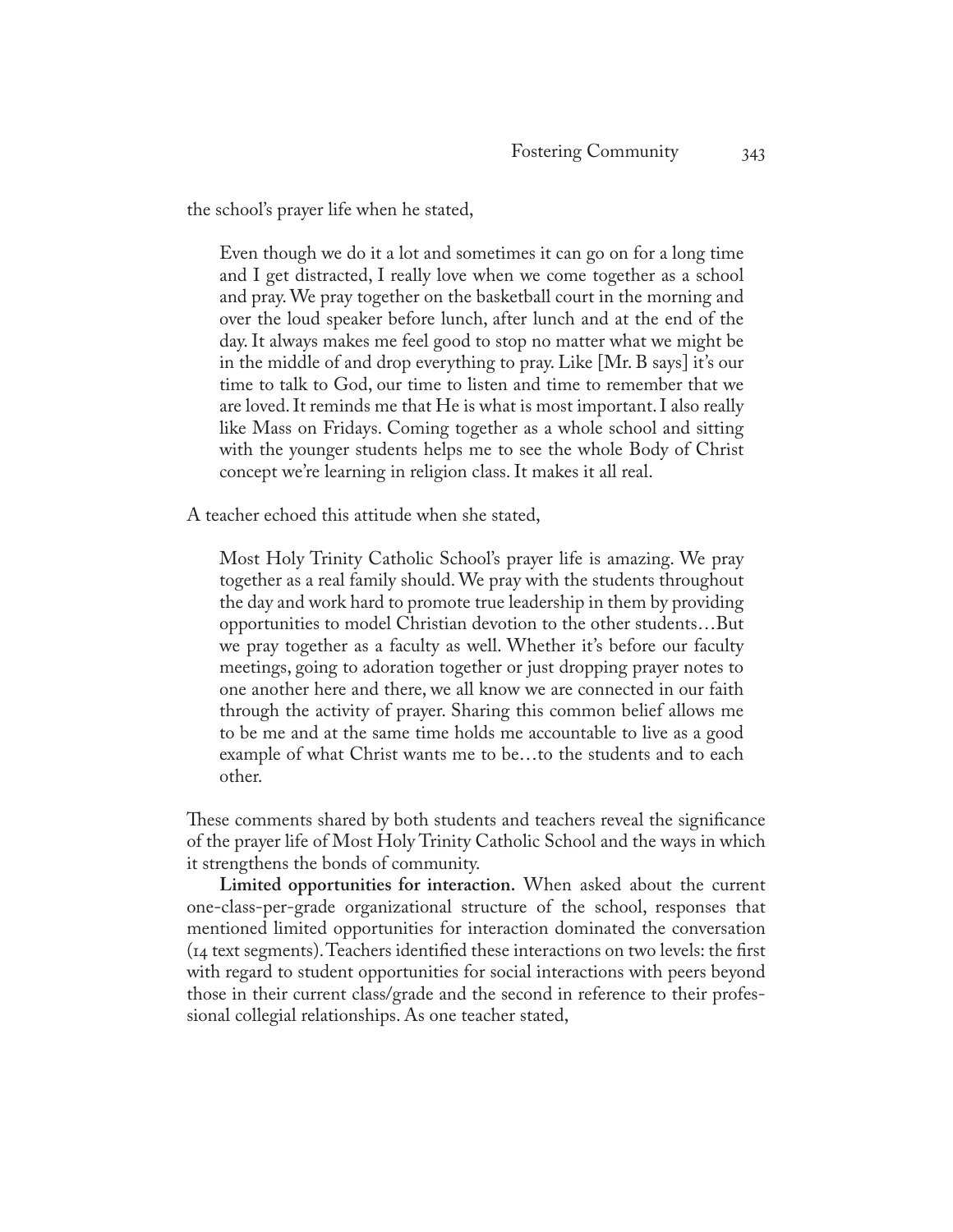Most Holy Trinity Catholic School's small size, while in many ways conducive to building such a close and tight knit community, at the same time has some real limitations. In the classroom I see a number of students, who don't exactly fit the mold of the popular or mainstream, struggle to build meaningful relationships with other peers simply because they are stuck. They are with these kids, with this class, for as long as they attend the school…And if they don't adapt or assimilate they remain on the outside and can really suffer socially. As for teachers, we have no one to work with. I don't have another teacher in my grade to lesson plan with, bounce ideas off of, or seek advice. And because we don't necessarily have these kinds of relationships, professional not social, I think we don't do as good a job as we can working with the teachers above us or below us to ensure the students are ready for the next grade.

Student responses to the same question of organizational structure were less detailed but largely in line with the previous statement. One student remarked how,

We've all been together for so long that we're a lot like brothers and sisters…which is a good thing and makes us close, but then again we can also fight like brothers and sisters too. I can also see though how some kids can find it hard to fit in when they're different from what most of the other kids are like. I guess that could make building community kind of hard…or at least feeling like you're part of one.

A second student commented, "We don't really get a chance to hang out with our old teachers. I mean some of them aren't even here anymore, but we don't really even know the newer ones if they don't teach us." These statements reveal a general consensus shared by teachers and students that the organizational structure of the school, though positive in many regards, plays a significant role in stifling the further development of community at Most Holy Trinity Catholic School by placing limitations on opportunities for social and professional interaction.

# **Post-intervention Focus Group Interviews**

Qualitative data collected from the post-intervention semi-structured in-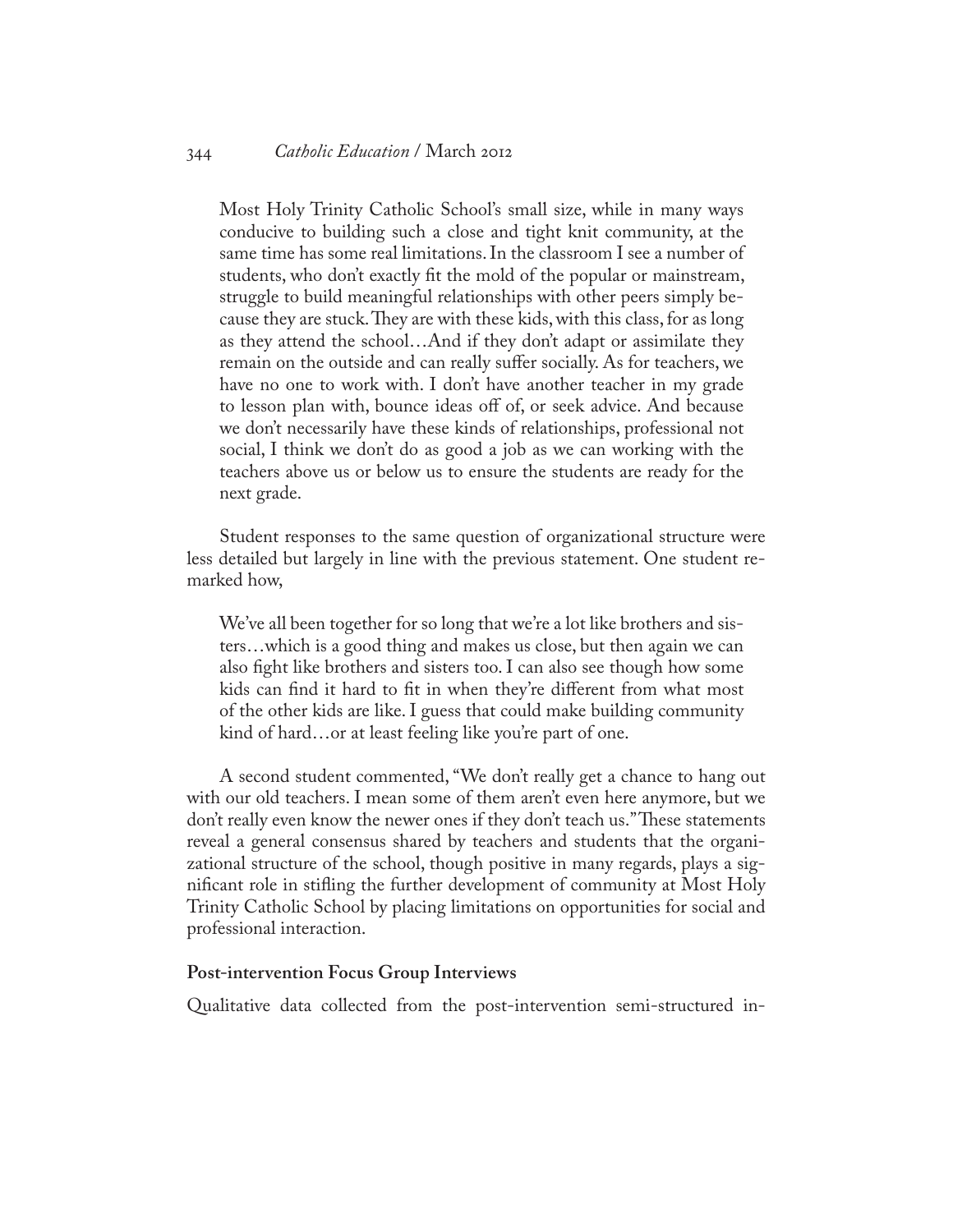terviews of teacher and student focus groups were analyzed using the same open coding techniques as pre-intervention interviews. Three major themes emerged through data analysis: faith sharing, limitations, and the need for more time for evaluation.

**Faith sharing.** When asked about the ways in which the house system contributed to opportunities for students and teachers to explore, develop, and share their Catholic faith, the majority of interview participants from both groups agreed that these occasions have increased dramatically since the intervention began. Twenty-two text segments were identified that pointed directly at the house system's success in unlocking doors that once prevented vertical faith-related articulation. One teacher stated,

The house system has definitely allowed me greater opportunities to share my faith with the students. No longer explicitly teaching religion in my role at the school, I now have the chance to both formally teach it as well as share my personal testimonies and experiences with the students in my house and my family. It's been great.

Another teacher made the additional comment that, "it has really been a nice and refreshing experience to interact with the older students about their faith in a more in-depth way and at a higher level than I'm typically used to in the primary grades." She also suggested that "Most Holy Trinity Catholic School is really living up to its name. We are truly living the Trinity, growing closer in our spirituality by sharing our faith and slowly lifting the restrictions of age on our relationships."

Students similarly expressed their enjoyment of the house system's approach to developing opportunities to share their faith with others. One seventh grader made the following comment regarding her fondness for small group discussions:

I love reading the Gospel in our families. It helps us to be more prepared for Mass and Father's questions but I like most how we can just talk about what it means without feeling the pressure of giving a wrong answer. We can share our thoughts and how we feel about the readings and at the same time it gives us the chance to help out and teach the younger kids and answer their questions.

The same student went on to say that she also feels these small group sharing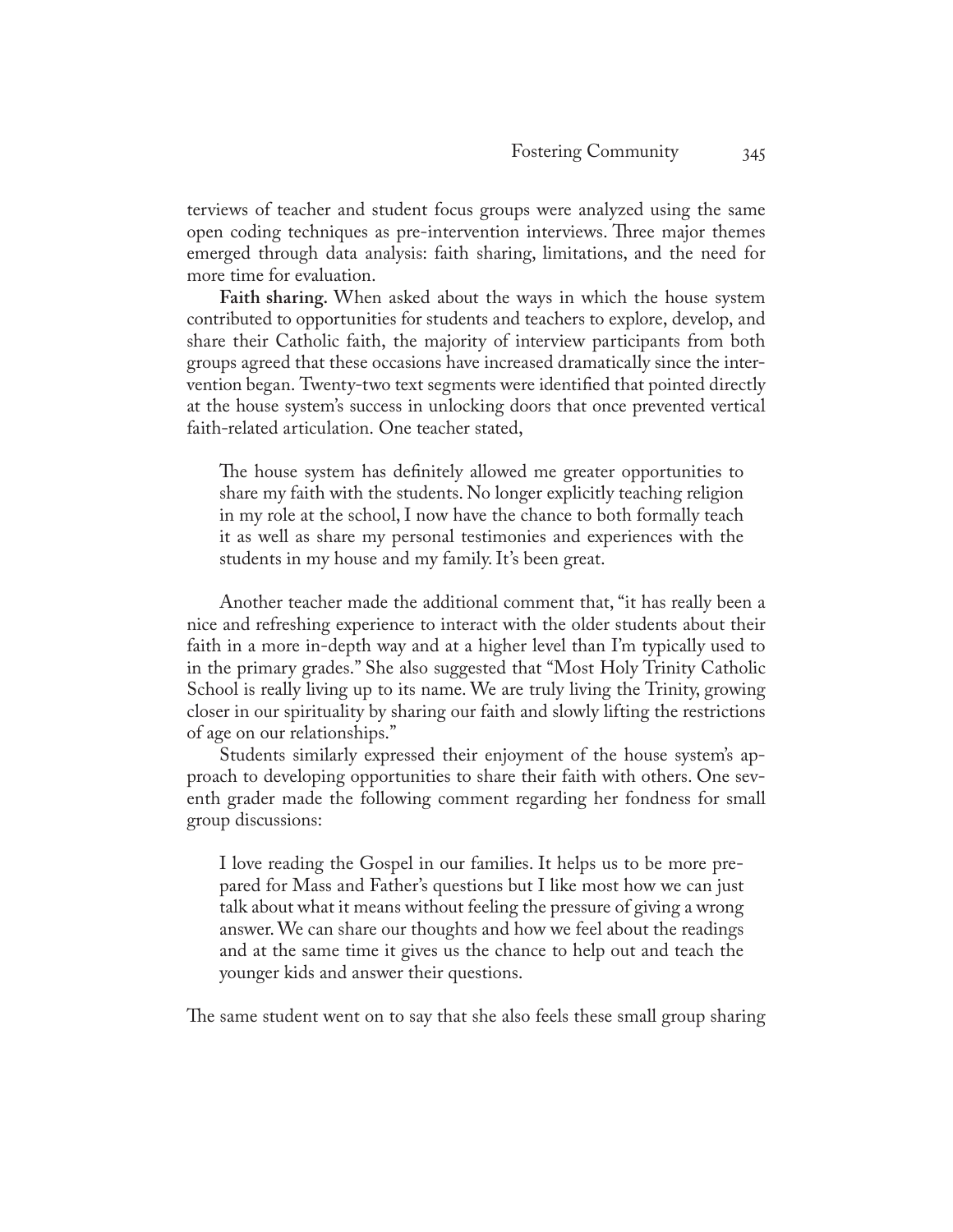# 346 *Catholic Education* / March 2012

experiences have helped to strengthen her feelings of connectivity to more individuals in the school's community. "Even if you're shy and maybe intimidated, you can still get to know others, learn about the things they value and grow closer to them by just listening and observing them." These statements, among others, express the shared agreement among students and teachers regarding the house system's ability to increase vertical social interaction and provide a safe setting in which faith sharing can occur.

**Limitations.** Much like the results of the pre-intervention focus group interviews, the theme of limitations surfaced once again in follow-up interviews conducted after the house system had been in place for three months. Though this thematic label may indeed be identical, there was a slight variation in the nature of its context from one round of interviews to the other. This time, responses that included this particular theme of limitations (26 text segments) were directed at the school's one-class-per-grade organizational structure that inhibited interaction among students from various grade levels as they had earlier. Instead, even though students were now exposed to more than just their peers and homeroom teachers in a new social setting, such exposure was still limited to only one quarter of the overall school population, thus leaving them yearning for more. When illustrating this point, one teacher stated,

While I think we can all agree that we enjoy our time planning activities with our fellow house parents, it's just that-only with our particular house parents. And while what's happening is certainly a good thing and better than before, I think it's important to note that we still have a ways to go to really increase exposure and build community with all the students and teachers in the school. So while I've gotten closer with the other teachers in my house and particularly the students in my family, we've got some work to do among the houses as a whole. I'm not expecting every single person in the school to become best friends or anything, that's obviously unrealistic, but we might be able to create more ways for the houses themselves to interact with one another in the future.

This very sentiment was echoed by several students and highlighted by one particular response where a student said that she "sometimes feels stuck," indicating that her house system experience had essentially been restricted to only those students and teachers in her house and was not as inclusive of the remaining population as she would have liked. She went on to suggest that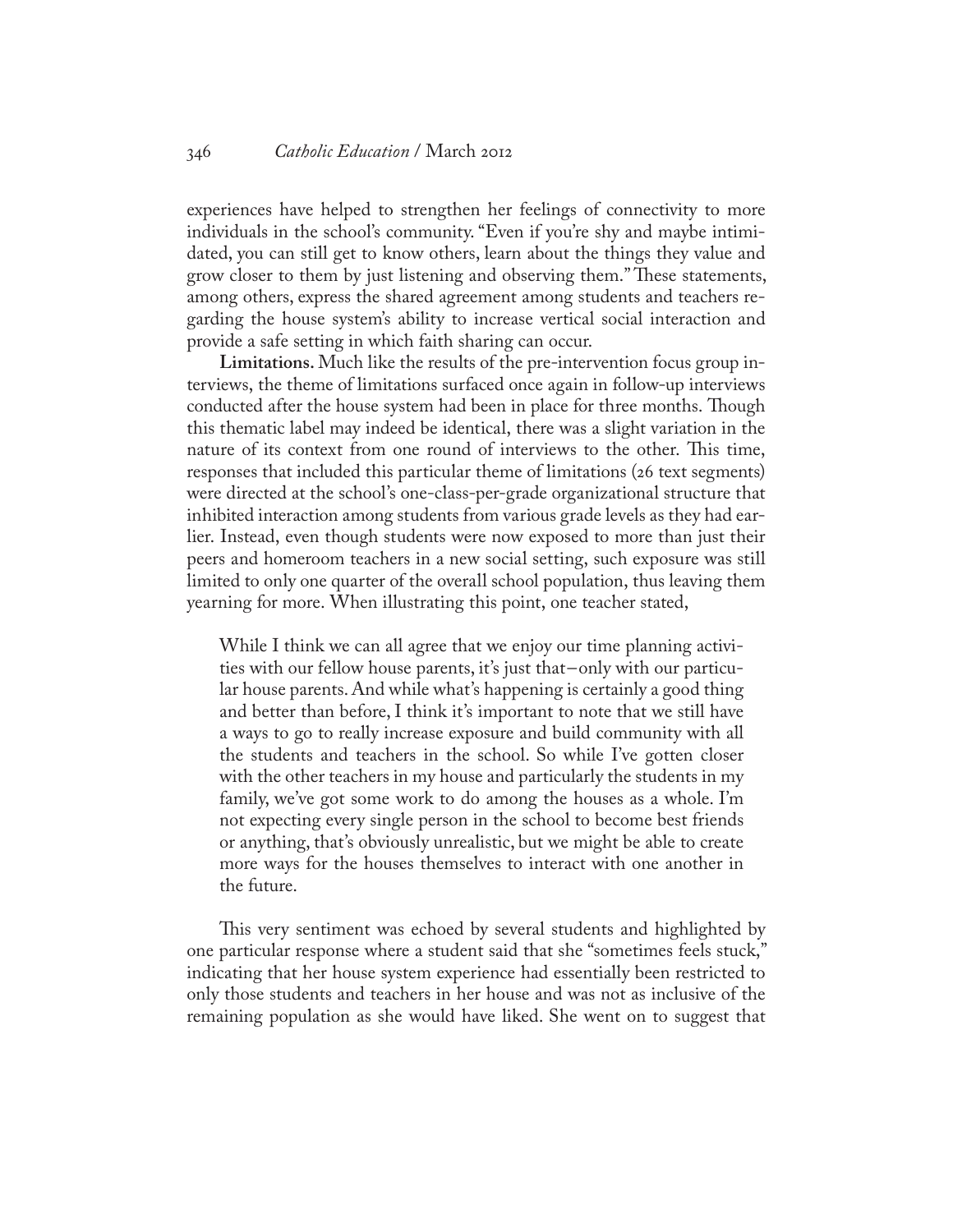perhaps students could rotate house placements annually or better yet have entirely new rosters developed each year in an effort to provide more equitable exposure to other students and members of the faculty and staff.

**Need for continued evaluation.** Emerging at some point in nearly every question asked in the post-intervention interviews was the asserted need for the continued assessment of the house system's impact as well as the subsequent modifications such objective evaluations would render. The majority of teachers, excited and eager to continue with the intervention, made clear that though they might have been able to answer some of the questions with significant levels of confidence, several others require a lengthier period of time in which to experience and be immersed in the program. "I just think it might be too early to tell," said one teacher when responding to the question seeking to gain insight to the heightened presence of collegiality among faculty and staff. "We've only been at this for three months, and though it's been positive in nearly every way, we really need some more time to truly experience the fruits of our labor." A second teacher amplified this sentiment when she made the following statement:

Some of these kids have been together for nine or ten years, since preschool, and have grown up in a system void of the kind of opportunities we're providing them now. Many of them might not even know how to react or respond. It's different for them, this change. We've seen some wonderful things happen already and once we give it a little more time and get over this initial hump of "doing something new" it will become a more concrete part of our school's culture and we can really begin measuring results. Assessing things right now is difficult- we're still in the middle of creating it and seeing what works and what doesn't.

Students, too, felt that in order to reveal if considerable changes in attitudes relative to community and Catholic identity were present as a result of the house system, more exposure to this school-level intervention would be needed. One student captured this feeling when he commented,

There are a lot of cool things house has been doing for us. We're making new friends, meeting new teachers, studying the Gospel. But it's still really new and I'm excited to see what happens down the road when it really gets going becomes more of the norm at school.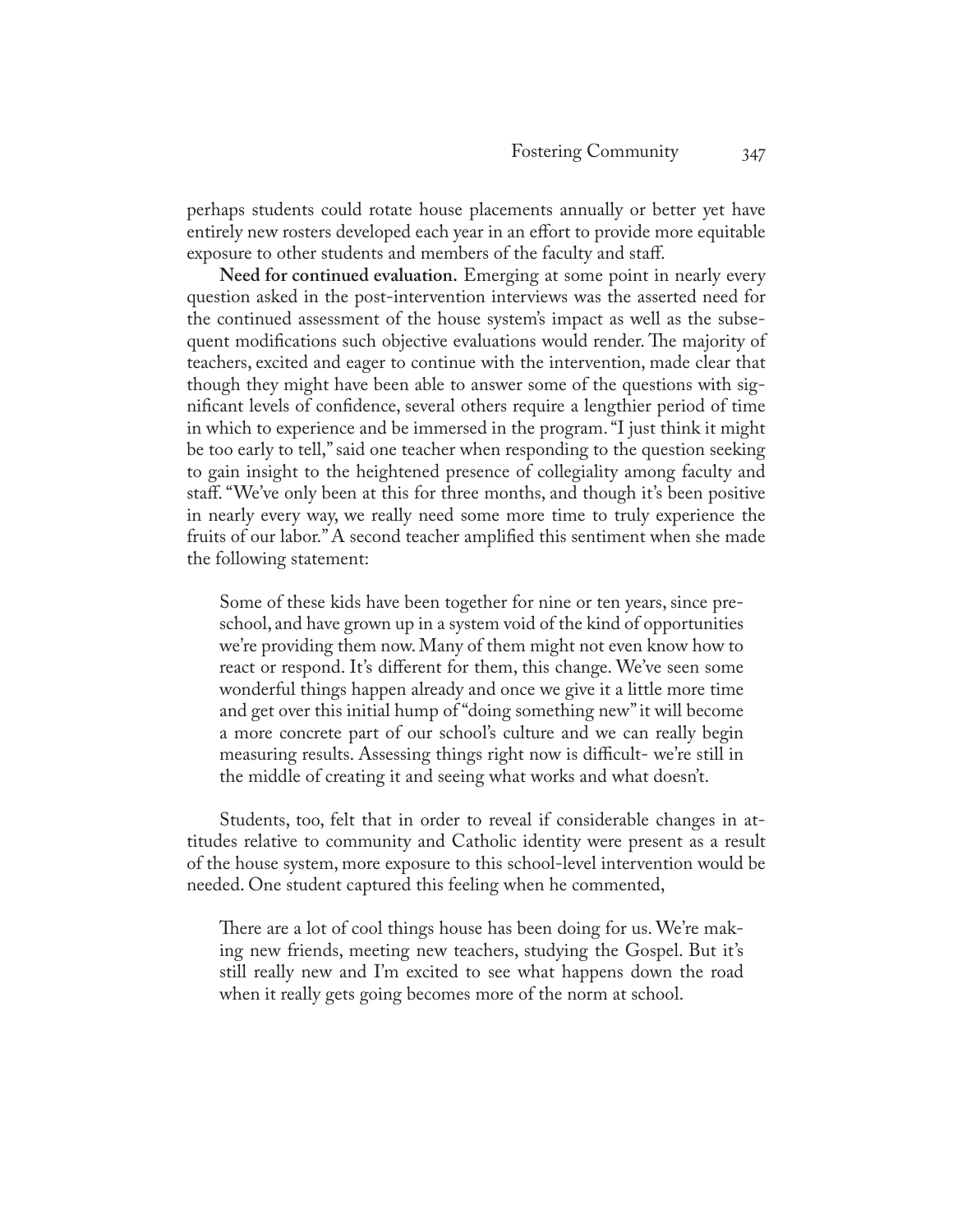# **Summary of Findings**

The data from this mixed-method action research project revealed important changes in stakeholder perceptions of community and Catholic identity at Most Holy Trinity Catholic School as a consequence of the implementation of a house system into the social structure and dynamic of the school. Both teachers and students, via the results and analysis of survey and semi-structured focus group interviews, indicated a statistically significant increase of both characteristics as a result of the intervention. The implications of these findings are discussed in the following section.

# **Discussion and Extension**

Survey results brought to light several statistically significant changes to both teacher and student stakeholder groups' perspectives on the house system's impact on community development and the enhancement of Catholic identity at the school. Focus group interviews also revealed meaningful insights to changes in attitudes.

**Vertical, cross-grade relationships.** Results of teacher surveys revealed positive trends in levels of agreement as they pertained to the state of vertical relationships within the community. Teachers in general indicated an increase in student familiarity as measured by their responses to statements involving their ongoing development of relationships with former students as well as their emerging relationships with students they have yet to teach. Teachers also indicated a significant decrease in feelings of professional isolation as a result of the vertical nature of the house system's design that focuses on cross-grade integration. Teachers indicated substantial gains in these categories, and as a result felt more connected to the school community as a whole. The concept of vertical integration and inclusion with respect to school climate enhanced and enriched via engaging house-related activities led to a more cohesive climate from the perspective of the school's educators.

**Students indicated similar attitudes of vertical connectedness.** This was revealed through their increased agreement levels concerning the development of relationships with students not presently in their classes. Agreement levels also rose concerning opportunities for students to both maintain relationships with former teachers as well as develop new relationships with those teachers to whom they have yet to be exposed.

Clearly, the component of the house system that focuses on the commu-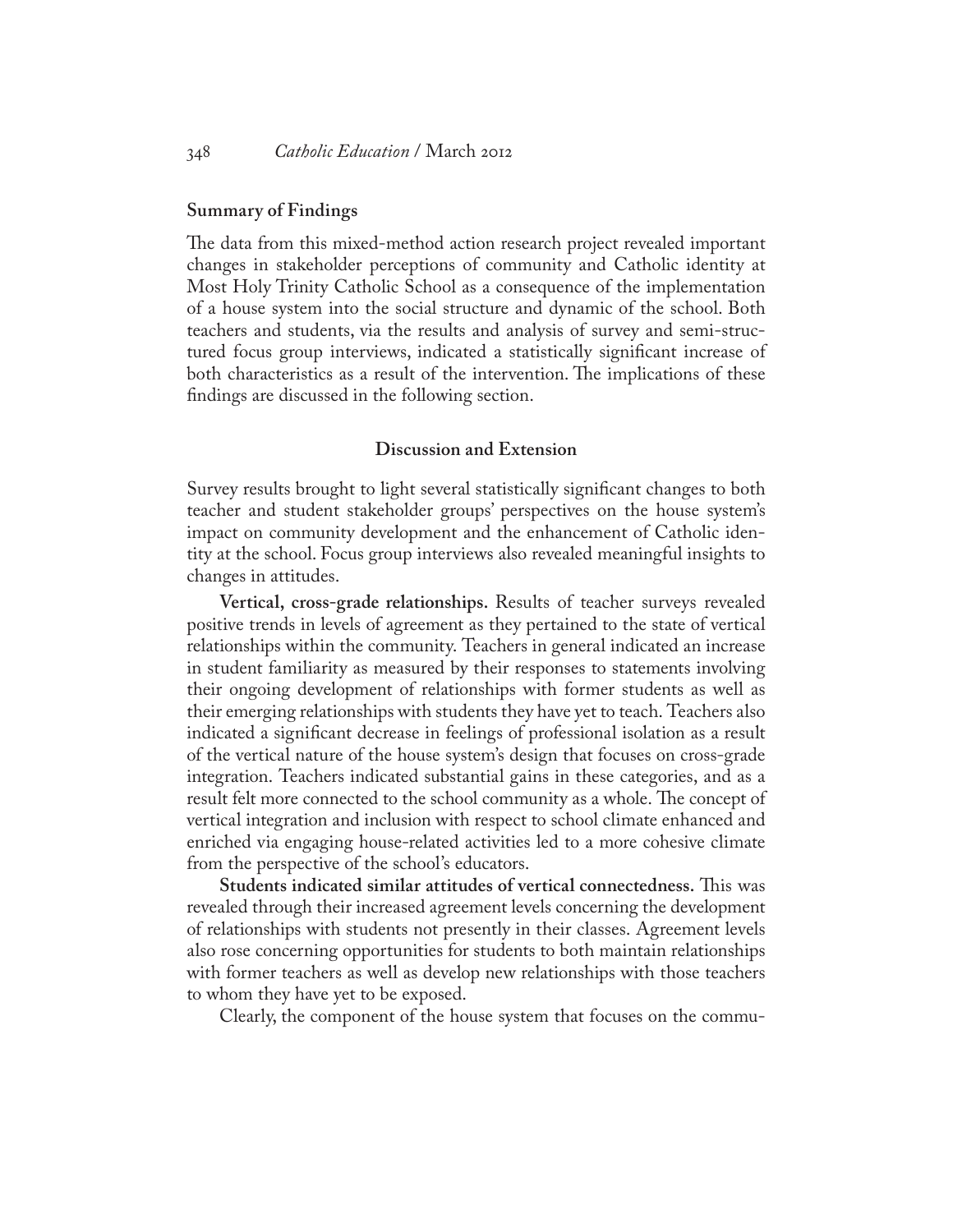nal aspect of school culture achieved a major component of this intervention's goal. Moving forward, it is this researcher's recommendation that the vertical structure of the house system's design be maintained and all activities embedded in such continue to focus on the facet involving the growth and strengthening of community.

**Community perceptions.** Similar to the responses of the previous research question, teacher and student agreement levels showed statistically significant increases regarding the question of stakeholders' overall perceptions of community at Most Holy Trinity Catholic School; primarily as a result of new school-wide activities generated through the house system as well as the opportunities for interaction provided through its new social organizational structure.

Since the inception and execution of the house system, participants have encountered more positive experiences of overall school climate, and their feelings of connectivity, both on individual and class/grade levels, have increased. Teacher and student data revealed significant escalations in agreement levels related to school-wide activities and their subsequent contributions to a closer community spirit. Teachers specifically noted that the house system's emphasis on the vertical arrangement of student and teacher interactions has assisted in providing a more conducive context in which to grow and develop the school's sense of community. Therefore, it is this researcher's opinion that the vertical structure of the house system remains intact. Future efforts should be made to increase the frequency and spectrum of school-wide activities relative to the house system in order to further promote its permeation into the very essence of the school's culture and climate in order to support positive and enhanced community-related outcomes.

**Identity and allegiance.** Tapping once more into the community aspect of this action research, the third research question sought to explore student identity and allegiance. Student responses regarding which entity—class/ grade or school—they most align themselves with changed significantly between pre- and post-intervention surveys. Initially, student loyalty resided within the sphere of their peer groups and classrooms. However, after three months of participation in the house system, a major shift in these attitudes and sentiments took place. Many students now saw themselves as part of an even greater collective that included the school as a whole, and no longer considered the parameters for their school relationships to be the contents within their classroom walls.

While this may have been a positive trend, unfortunately no statistically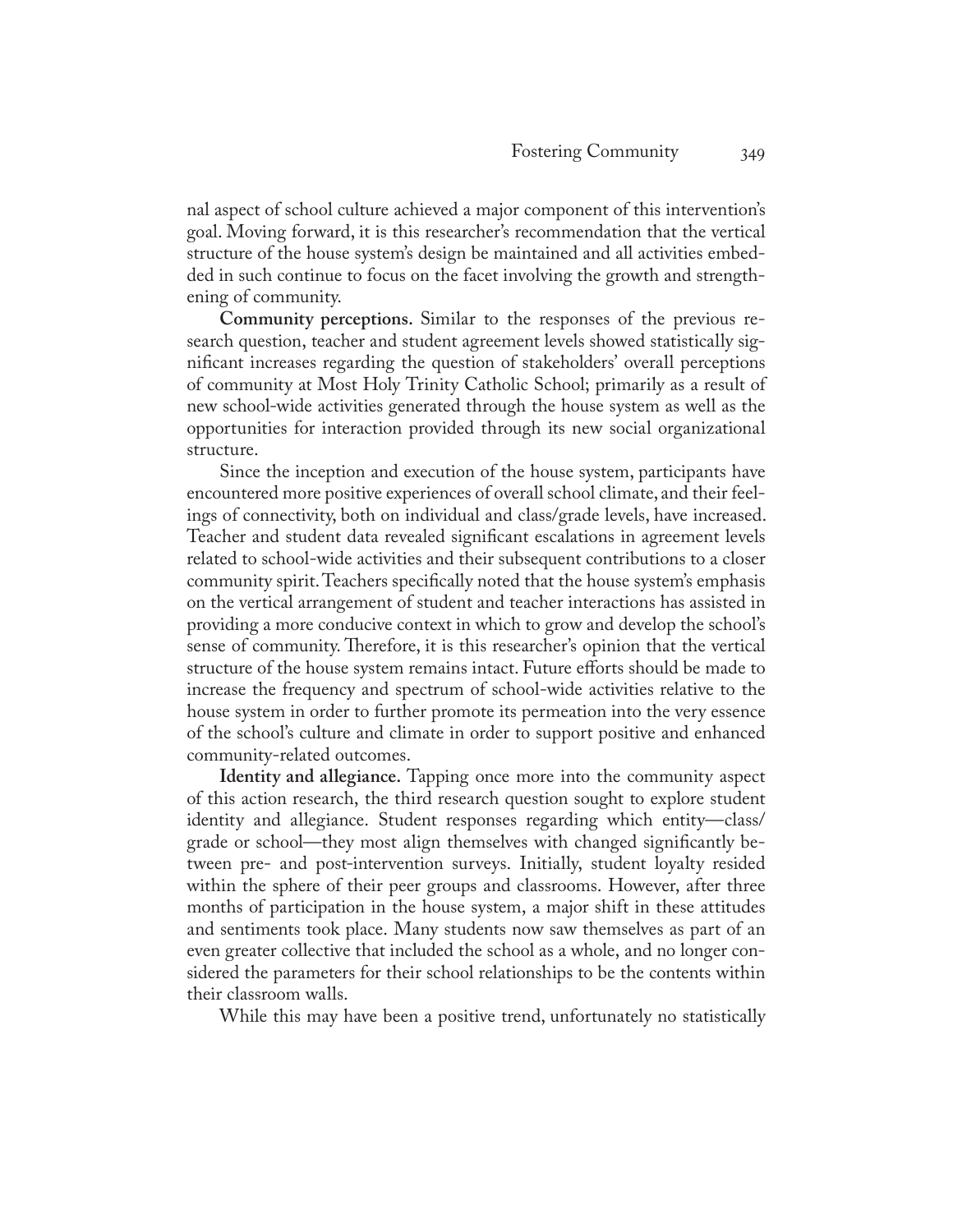significant difference surfaced with regard to matters of student isolation. The question sought to glean insight from socially marginalized students residing at the periphery of their classroom's social structures and hierarchies. It intended to reveal whether the house system provided an effective outlet and venue by which these feelings of isolation would lessen and conversely students' sense of belonging would increase. The absence of a statistically significant change could very well have been the result of the method by which data was collected and analyzed in this particular action research. Instead of identifying and focusing specifically on the responses of those students experiencing feelings of isolation, responses to this question were measured within the context of the entire participant sample. Thus, data that could potentially highlight the changing perceptions of a particular group were possibly diluted by that of the majority. As such, it is the recommendation of this researcher that a significant portion of future house system efforts be designated to meet the needs of this specific group of students. Explicit research should be conducted on how the house system impacts student isolation and marginalization.

**Collegial relationships.** The fourth major research question guiding this study focused on the house system's influence on enhancing the professional collegial relationships among Most Holy Trinity Catholic School's teachers. Three of the four sub-questions related to this major theme revealed statistically significant changes in teacher agreement levels from the time pre-intervention surveys were administered to when post-intervention surveys were conducted. In general, teachers indicated an increase in their feelings associated with the strength of their professional relationships, their actions and activities working together as a team, and their sense of feeling valued by their coworkers. This is in no doubt a direct consequence of the close interaction required of these educators by the house system in order for it to run and function effectively. Focus group interviews suggested teacher objectives relative to the success of the intervention were indeed geared toward generating positive student outcomes; however, it is clear that a byproduct of this intervention was the formation of tighter and stronger bonds among faculty members as a whole. Instead of operating within independent silos void of cross-grade level articulation and interaction, through the house system, teachers were exposed to the skill sets, efficacies, and dependencies of and for one another on a more professional level than that of a merely social nature as in past circumstances.

**Catholic identity.** The final major research question of this study saw a shift from stakeholder community perspectives to those centered on Catholic identity. Both participant groups exhibited statistically significant changes in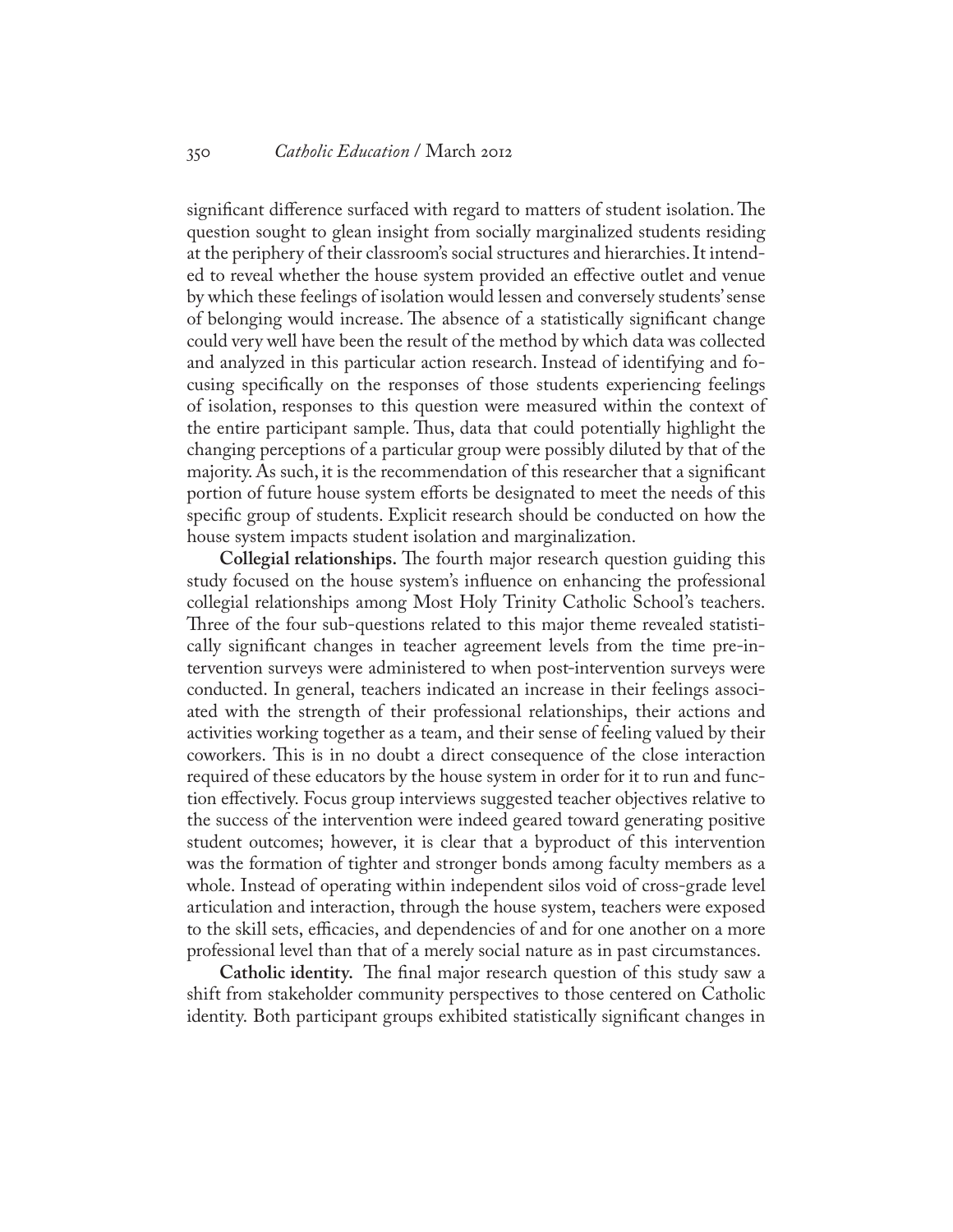their responses to survey questions before and after the implementation of the house system. Teacher participants revealed significant changes to all three sub-questions within this category and students responded similarly to four of the five sub-questions asked. Overall, participants revealed through general consensus that the house system made noteworthy strides in enhancing the Catholic identity of Most Holy Trinity Catholic School. The new school-wide activities developed under the auspice of the house system were done so with the explicit intention of promoting and fostering the Catholic faith of the faculty and students involved. Weekly house meetings, with their emphasis on Scripture, its meaning, implications, and personal responses to such, increased the opportunities to teach and share the faith on a vertical level and allowed students and teachers to grow closer to one another within the context of the Catholic religion. Preparation for school Masses, increased accountability for modeling the expectations of the faith, and growing spiritually as a community all served as major components involved in the planning and execution of house activities, while simultaneously producing positive outcomes. Therefore, it is this researcher's recommendation that this particular aspect of the house system continues and deepens as it has played a major role in enhancing the Catholic identity of the teachers, students, and the school as a whole.

# **Focus Group Interviews**

Pre-intervention interviews yielded many positive responses to interviewees' attitudes regarding the present conditions of both the community and Catholic identity of Most Holy Trinity Catholic School. The majority of comments reflected stakeholders' widely shared beliefs in the strong community of the school as a consequence of its small size. Stakeholders further suggested that this communal atmosphere was heightened due to the fervent prayer life of the school and thus consequently proved a compelling and complementary force in the nature and prevalence of Most Holy Trinity Catholic School's Catholic identity. Limitations discussed in these interviews concentrated on those associated with the school's one-class-per-grade organizational structure and the social constraints that accompany it such as restricted interactions with students and teachers from different grade levels and narrow portals for other means of vertical articulation both socially and professionally.

However, after a 3-month exposure to and engagement within the house system at Most Holy Trinity Catholic School, several new themes and new insights into preexisting themes surfaced. One such theme in this new pool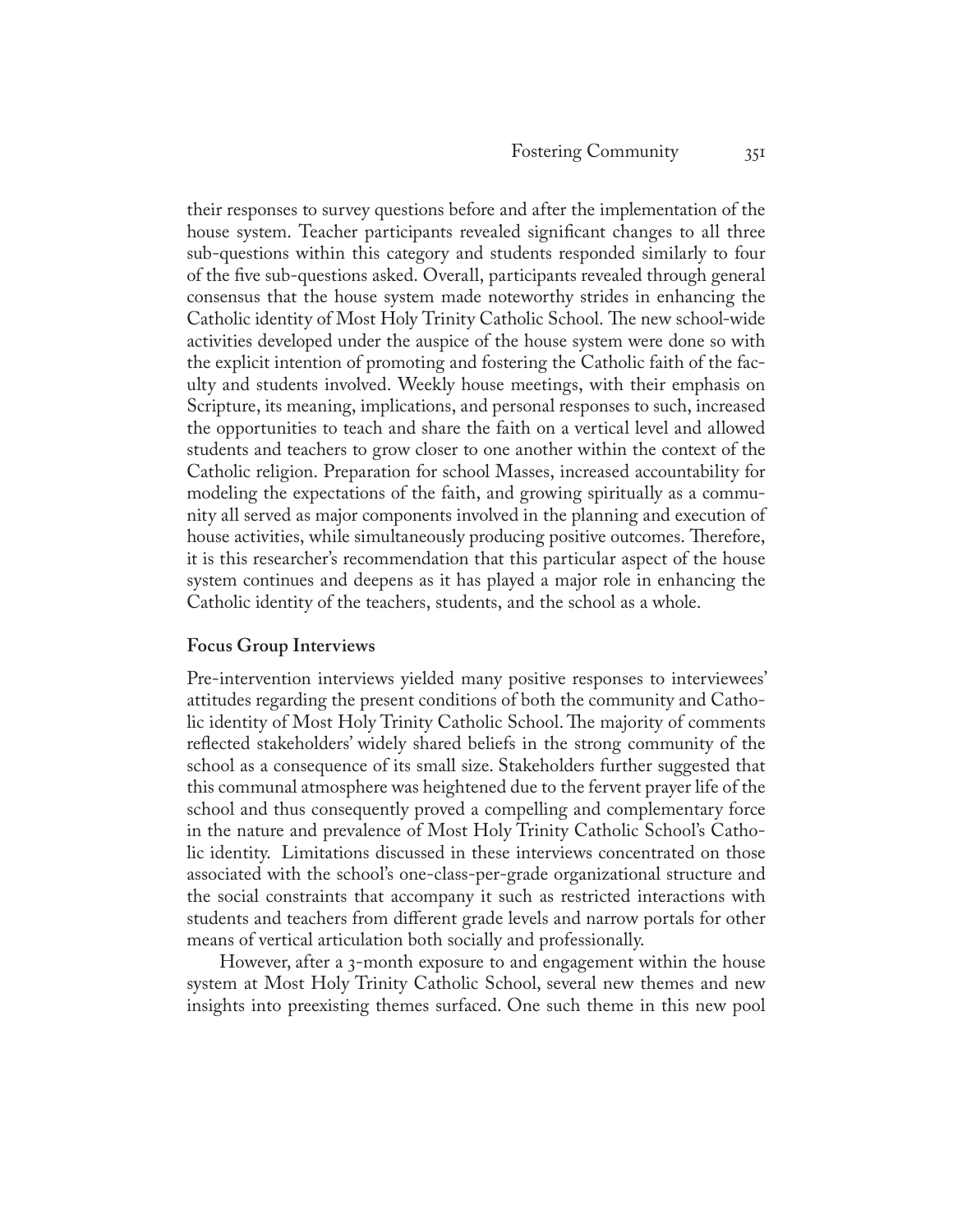of responses was highlighted by participants' newfound joy with respect to opportunities for faith sharing among both faculty and students. Considering that all house system activities emerged from a faith-based origin, and were centered on either scriptural or liturgical themes, it was no wonder that opportunities to discuss and share individual thoughts and feelings relative to spirituality, as well as the added excitement and pleasure in doing so, emerged as a major theme in these interviews. Teachers who did not explicitly teach religion in their present professional roles in the school were delighted to have the opportunity to do so with the other students and teachers in their respective houses and families. Students specifically remarked on their newly accepted levels of personal accountability to model Christ-like behavior and their call to provide pastoral care to their fellow house and family members, in particular the younger ones.

The theme of limitations was also discussed in post-intervention interviews as it had been earlier. However, rather than involving the limitations mentioned earlier in relation to the organizational structure of the school on a macro level, both teachers and students still found limitations on a micro level inherent in the design of the house system. While all agreed that the new intervention had done wonders in breaking down many of the vertical barriers associated with grade-level segregation, many still felt limited within the context of their houses and families. These social units had been carefully selected and chosen by a house system coordinating committee and remained consistent and rigid with respect to their rosters throughout the intervention's implementation. Consequently, even with a current student population now distributed more than it had ever been before, individuals still felt that assigned houses and families were a restriction on their ability to interact with the entire school community. Thus, while the house system certainly made strides in opening the doors to increased social interaction for the members of the Most Holy Trinity Catholic School community, there is still work to be done to develop further access to one another and draw closer on communal levels school-wide.

Given the previous discussion, several suggestions were provided for possible incorporation into the house system's future design. For example, one thought shared by several participants included the annual reassignment of houses or families within houses. This is just one aspect of the interview's overall dialogue that gave rise to its third most prevalent theme: the need for more time to assess the outcomes of the program, whereby concerns would be addressed and changes enacted to make the program more successful. Teachers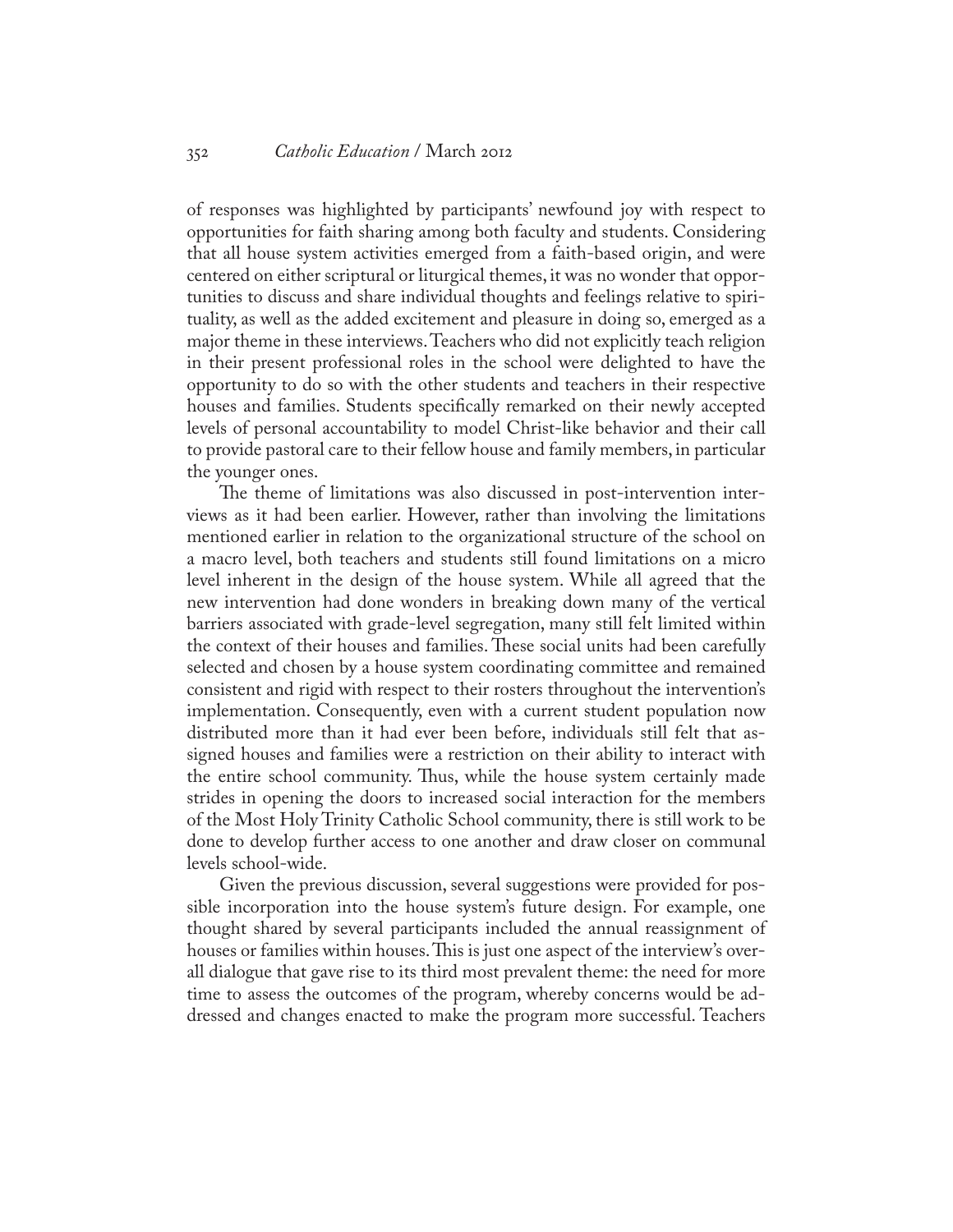and students agreed that they truly enjoyed their participation in the house system, but felt that after only three months it may be too early to evaluate its overall success and determine the necessary changes its direction should take for the future. Considering this, it is this researcher's recommendation that dialogue continue with teacher and student focus groups in an effort to reveal concerns and discuss potential changes for the benefit of the house system and the overall community spirit of Most Holy Trinity Catholic School.

# **Application of Results**

This action research revealed that many of the house system's outcomes result in significant positive changes within the school's social environment—namely, its community spirit. Also, while most research involving house systems involves secondary schools and schools with large student and faculty populations, infusing such a model can be especially important when considering smaller schools with low student populations, especially if the organizational structure is established in a way that fails to nurture, and rather discourages, close relationships between students and teachers (Dierenfield, 1975). This study has attempted to lay down more tracks on the bridge that spans the gap of house system research in that its context for study has been both a primary school as well as one small in population.

This action research project has revealed numerous benefits to incorporating the house system into the overall social organizational structure of Most Holy Trinity Catholic School—most concretely evidenced by enhancements to the dimensions of community spirit and Catholic identity. As such, it is the recommendation of this researcher that the program remain as an integral part of the school's social operation and that its governing committees continue to evaluate its success through surveys and focus group interviews designed to extract both general and specific insights to the intervention. Changes and adjustments should be made on a regular basis as feedback warrants.

# **Study Limitations**

Two specific limitations were noted in the completion of this study. The first of these limitations involves the survey instruments themselves—specifically, those administered to the students and the language used within them. Upon conducting the survey and after thoroughly reading student responses, it was clear that several of the students were challenged by the language and vo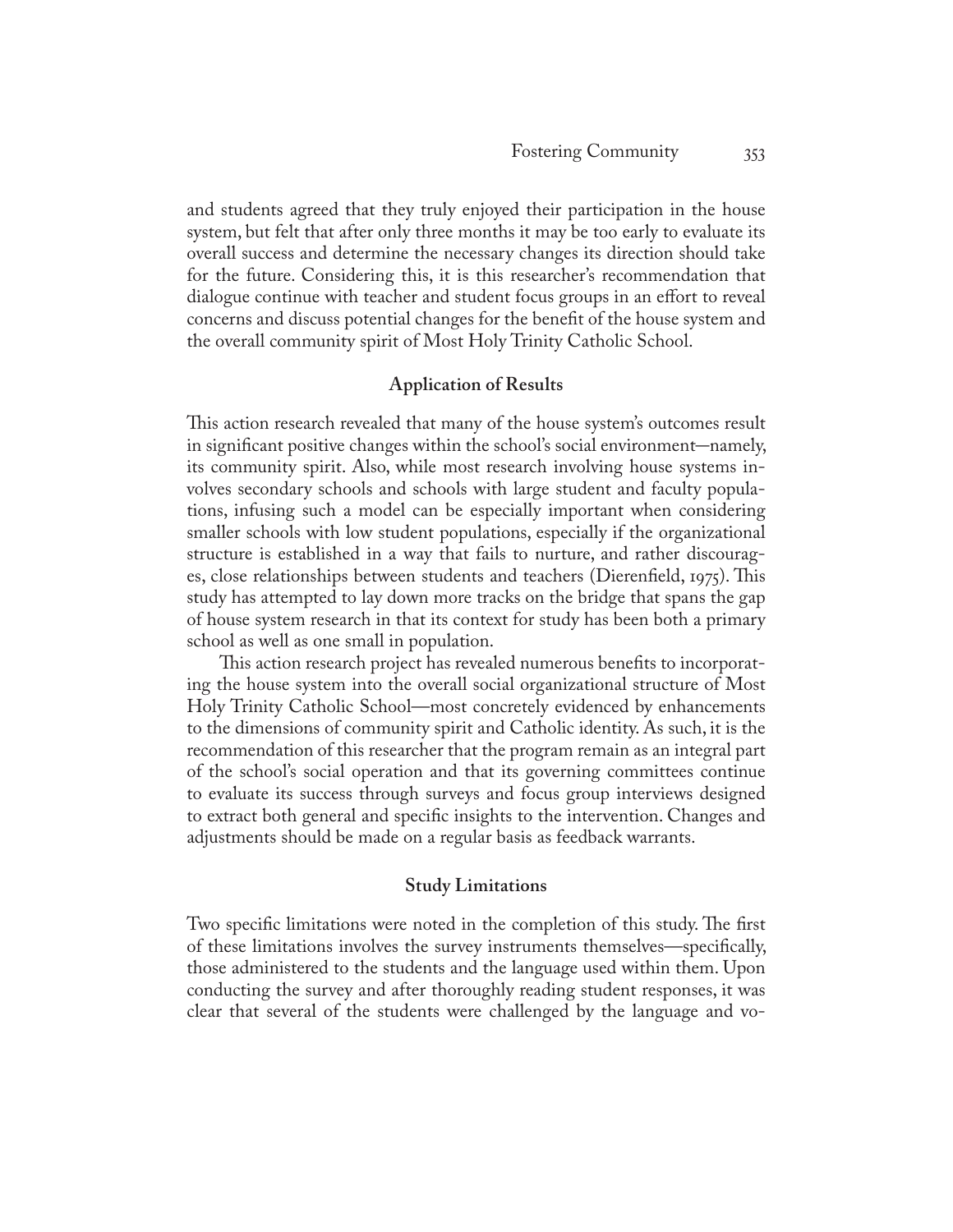cabulary used in the instruments. Many times students had raised their hands to ask for an explanation or clarification regarding a particular statement to which they were being asked to indicate their level of agreement. Consequently, student reading comprehension may have impacted the validity of their responses. Future instruments designed to reveal stakeholder insights to the effects of the house system will be designed with more age-appropriate language so as to solicit the most accurate response and provide more reliable data and pilot-tested with a small student group before full administration.

The second limitation of this study was the short duration of the intervention period. Measuring stakeholders' perceptions of community and Catholic identity, two intangible and non-concrete items, require a significant lapse of time between pre- and post-intervention surveys and interviews. Though strong responses and data had indeed been extracted in just three months, it would prove far more telling and insightful to study results over an even greater span of time between data collections. Doing so would have permitted the house system to develop deeper roots within the community dimension of Most Holy Trinity Catholic School.

## **Conclusion**

Designing and implementing this action research study with the teacher and student stakeholder groups of Most Holy Trinity Catholic School proved an insightful and rewarding process. With a personal educational philosophy embedded in, and derived from, the cultural and communal ethos of the Catholic school, asking participants to share their thoughts, feelings, and attitudes regarding such as viewed through the lens of the house system has been a tremendous professional experience. Witnessing firsthand the development of new relationships among students, teachers, and administration and the subsequent emergence of a stronger overall school community has given rise to three future areas in which to study the continued implementation of the house system at Most Holy Trinity Catholic School. These future action research studies would involve designing detailed methods targeted at the following questions: How can the house system play a role in impacting student achievement? How can the house system impact student behavior and discipline? And lastly, how can the house system impact student attitudes of accountability and personal responsibility to the greater community?

In conclusion, both the spirit and ethos of a school emanate from its very heart and serve to generate the compressions responsible for its sustain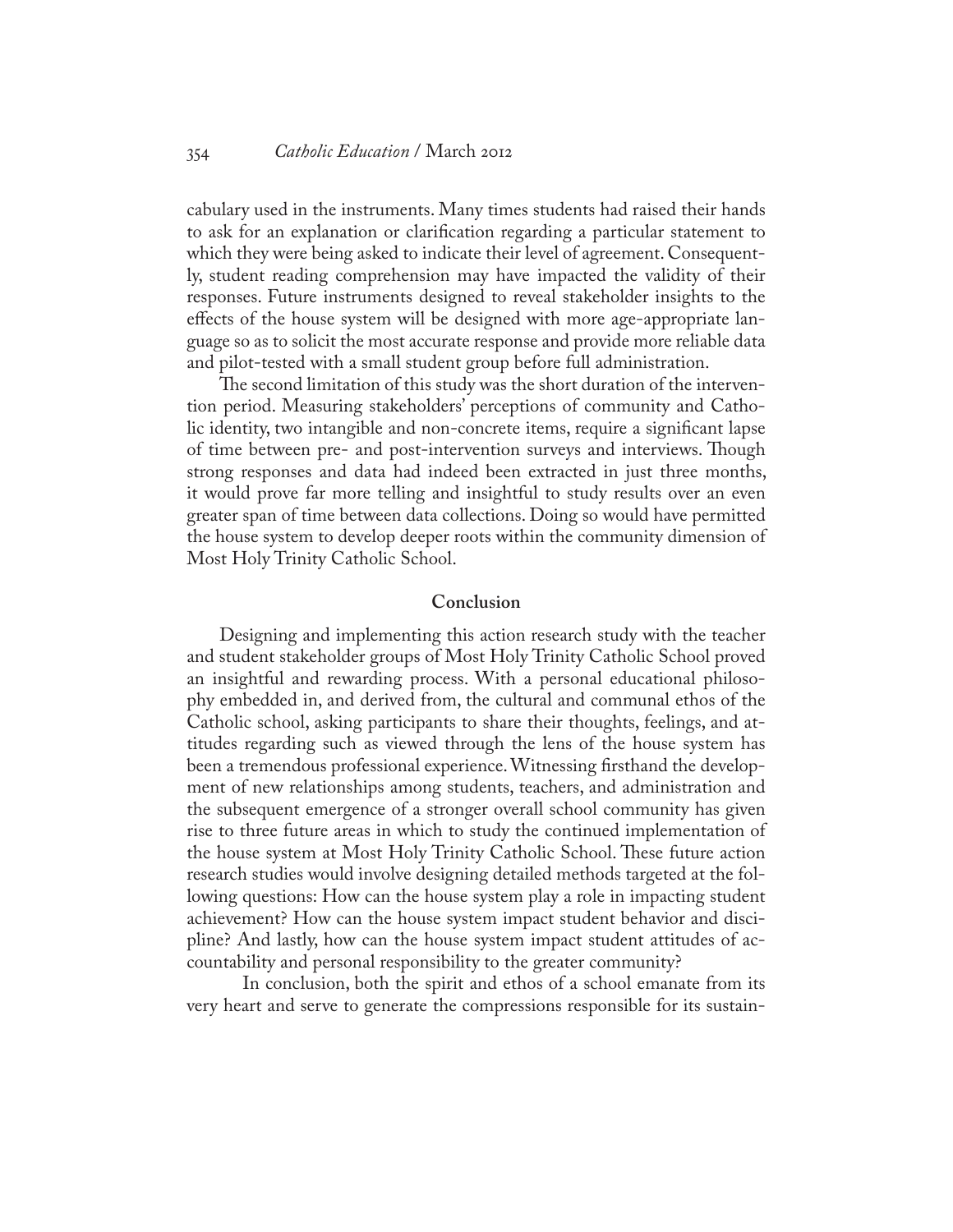ability. It is within this potent concoction of our Catholic identity and the strength and character of our communities founded in Jesus Christ that our schools not only receive life but in turn share it with the greater Catholic community. The two are inseparable components to the continued success of all Catholic educational institutions and must be nourished and cared for so as to perpetuate the good news they spread.

# **References**

- Bryk, A. S., Lee, V. E., & Holland, P. B. (1993). *Catholic schools and the common good.* Cambridge, MA: Harvard University Press.
- Congregation for Catholic Education. (1988). *The religious dimension of education in a Catholic school.* Washington, DC: United States Catholic Conference.
- Congregation for Catholic Education. (1998). *The Catholic school on the threshold of the third millennium.* Boston, MA: Pauline Books and Media. (Original work published 1997)
- Cook, T. J. (2001). *Architects of Catholic culture: Designing and building Catholic culture in Catholic schools.* Washington, DC: National Catholic Educational Association.
- Deal, T. E., & Kennedy, A. A. (1983). Culture and school performance. *Educational Leadership,* 40(5), 14-15.
- Dierenfield, R. B. (1975). Personalizing education: The house system in England. *The Phi Delta Kappa,* 56(9), 605-607.
- Dierenfield, R. B. (1976). The house system in comprehensive schools: Its current status. *British Journal of Educational Studies,* 24(1), 5-11.
- Grace, G. R., & O'Keefe, J. (2007), *International handbook of Catholic education: Challenges for school systems in the 21st century*. New York, NY: Springer.
- Greeley, A. M. (1990). *The Catholic myth: The behavior and beliefs of American Catholics.* New York, NY: Charles Scribner's Sons.

Green, D. G. (2006). Welcome to the house system. *Educational Leadership,* 63(7), 64-67.

- Groome, T. (1996). What makes a school Catholic? In T. McLaughlin, J. O'Keefe, & B. O'Keefe (Eds.). *The contemporary Catholic school: Context, identity and diversity* (pp. 107- 126). Washington, DC: Falmer Press.
- Heft, J. L., S M, & Davidson, J. D. (2003). The mission of Catholic high schools and today's millennials: Three suggestions. *Catholic Education: A Journal of Inquiry and Practice,* 6(4), 410-422.
- Hooper, H. H. (1999, March). *Restructuring the schools learning arrangement into communities.*  Paper presented at the Annual Meeting of the Center for the Study of Small/Rural Schools, Memphis, TN.
- Nixon, A., Launay-Fallasse, C., & Watts, N. (2010). There will never be a housing crisis at Our Lady of Mercy high school: Implementation of the house system leads to higher enrollment and better school climate. *Momentum,* 41(3), 24-27.
- Oxley, D. (1994). Organizing schools into small units: Alternatives to homogeneous grouping. *Phi Delta Kappa,* 75(7), 521-526.